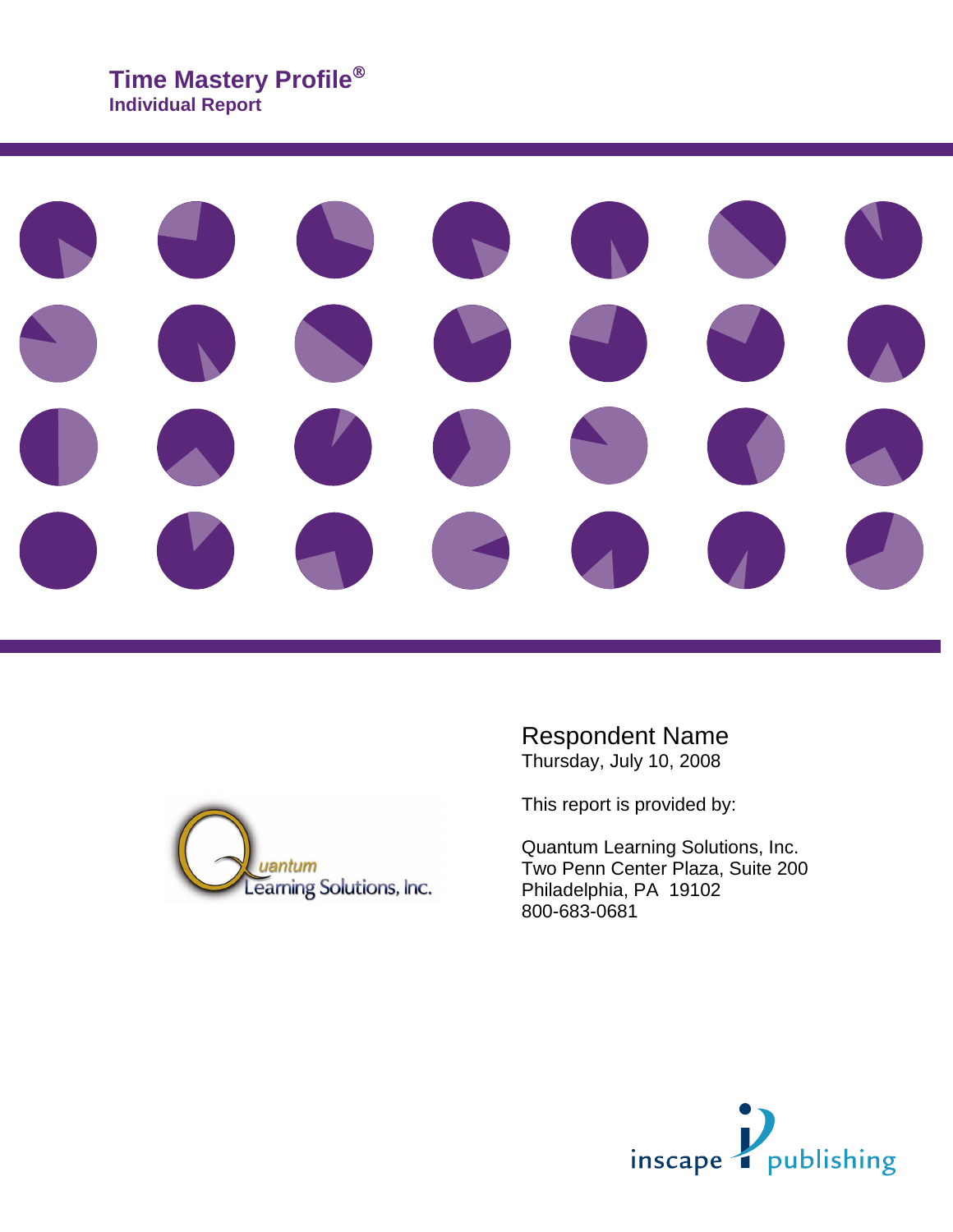

#### **Introduction Time Mastery Profile**

We all face a daily dilemma: **too much to do and not enough time to do it**. Time management concerns how we resolve that dilemma. Time is the limiting factor, not activities. We must make tough choices about what to do and what not to do.

#### **Time management is really self-management**.

Although time is not adaptable, people are. Managing time means adapting ourselves to its passage in some satisfying manner. It means managing ourselves. If time seems to be out of control, it means that we are out of control. To bring ourselves back under control, we must learn new, more appropriate habits.

#### **Habits are the key to good time management**.

Good results come from good habits; poor results from poor habits. It is important to remember, however, that habits are learned behavior. They can be changed. Your habits may impact your destiny, but you can control your habits.

#### **The first step may be to change your thinking**.

Henry Ford put it this way: "Whether you think you can or you can't, you're right." What you think is important. You usually act in ways that are consistent with your beliefs. To become master of your time, you must first believe you can do it.

#### **In order to change your habits, you must also identify them**.

That's what this Time Mastery Profile<sup>®</sup> is all about. Over the next few pages, you will be analyzing your habitual time management behaviors. As you do, you'll become more aware of what your time management habits are and whether they help or hinder you.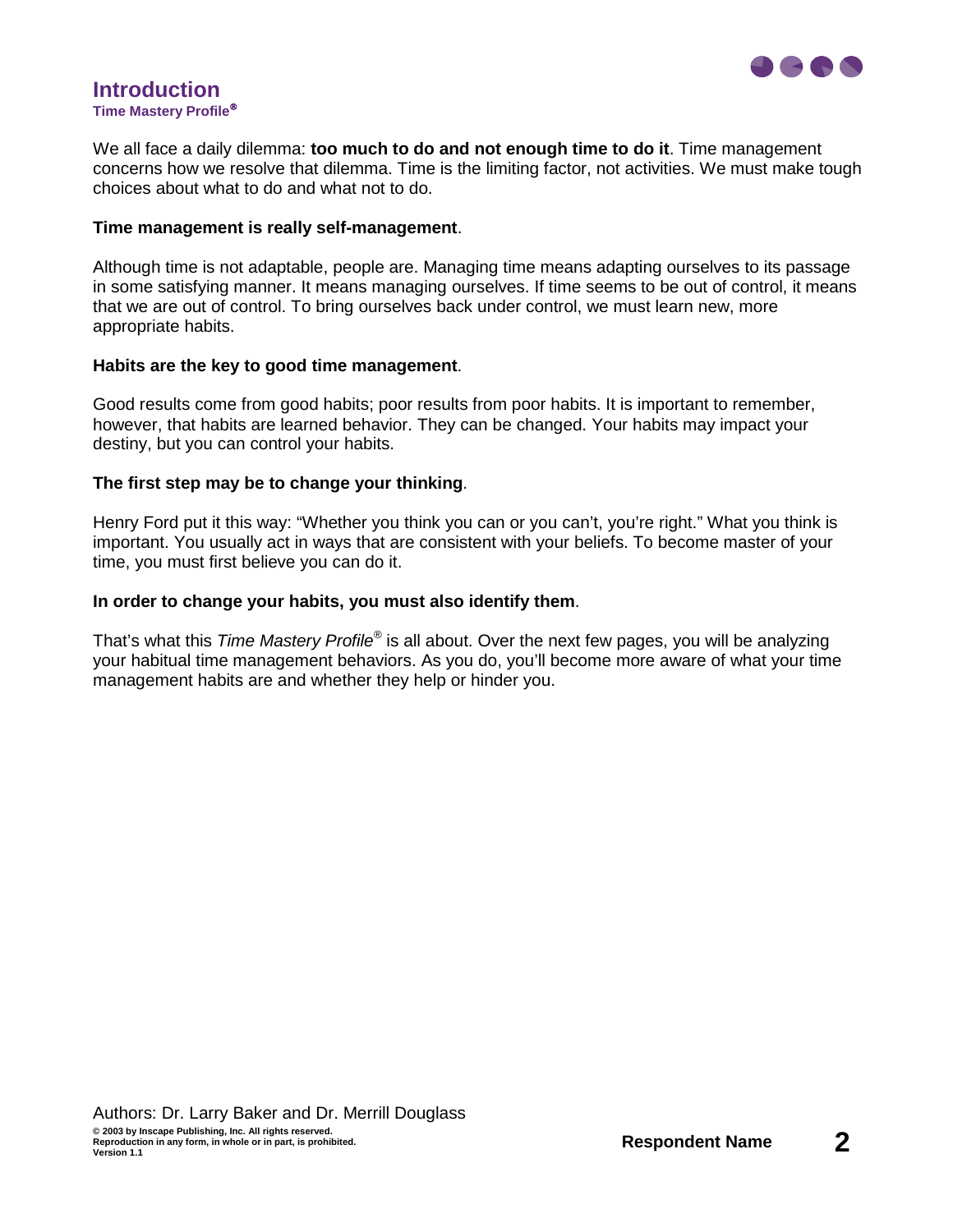

## **Your Overall Time Mastery Level and Graph**

Time Mastery Profile®

# **Your Overall Time Mastery Level**

#### **Total Score: 158**

| <b>Your Overall Time Mastery Level</b> |                                    |                                                                                                                      |  |  |  |
|----------------------------------------|------------------------------------|----------------------------------------------------------------------------------------------------------------------|--|--|--|
| <b>Score</b>                           | <b>Level</b>                       | <b>What it Means</b>                                                                                                 |  |  |  |
| 60-79                                  | - Beginning Time Mastery           | You have limited understanding of managing<br>time. You have many opportunities to develop<br>your skills.           |  |  |  |
| 80-115                                 | II - Improving Time Mastery        | You have an improving but limited<br>understanding of time management. Skill<br>development remains a high priority. |  |  |  |
| 116-185                                | III – Intermediate Time Mastery    | You have basic knowledge and skills for<br>managing time. Some areas need continued<br>development.                  |  |  |  |
| 186-221                                | <b>IV</b> – Competent Time Mastery | You have strong knowledge and skills for<br>managing time. You're on your way to<br>becoming a Time Master.          |  |  |  |
| 222-240                                | V - Excellent Time Mastery         | You are a Time Master. You are ready to<br>actively share your knowledge and skills about<br>time management.        |  |  |  |

# **Your Time Mastery Profile Graph**

| Your Time Mastery Profile <sup>®</sup> Graph |   |   |                |   |   |    |                 |    |    |    |              |    |    |    |    |    |
|----------------------------------------------|---|---|----------------|---|---|----|-----------------|----|----|----|--------------|----|----|----|----|----|
| <b>Category\Level</b>                        |   | Ш |                | Ш |   |    |                 | IV |    |    | $\mathsf{V}$ |    |    |    |    |    |
| <b>Attitudes</b>                             | 5 | 6 | 7              | 8 | 9 | 10 | 11              | 12 | 13 | 14 | 15           | 16 | 17 | 18 | 19 | 20 |
| Goals                                        | 5 | 6 | $\overline{7}$ | 8 | 9 | 10 | $\overline{11}$ | 12 | 13 | 14 | 15           | 16 | 17 | 18 | 19 | 20 |
| <b>Priorities</b>                            | 5 | 6 | 7              | 8 | 9 | 10 | 11              | 12 | 13 | 14 | 15           | 16 | 17 | 18 | 19 | 20 |
| Analyzing                                    | 5 | 6 | $\overline{7}$ | 8 | 9 | 10 | 11              | 12 | 13 | 14 | 15           | 16 | 17 | 18 | 19 | 20 |
| Planning                                     | 5 | 6 | 7              | 8 | 9 | 10 | 11              | 12 | 13 | 14 | 15           | 16 | 17 | 18 | 19 | 20 |
| Scheduling                                   | 5 | 6 | $\overline{7}$ | 8 | 9 | 10 | 11              | 12 | 13 | 14 | 15           | 16 | 17 | 18 | 19 | 20 |
| Interruptions                                | 5 | 6 | $\overline{7}$ | 8 | 9 | 10 | 11              | 12 | 13 | 14 | 15           | 16 | 17 | 18 | 19 | 20 |
| <b>Meetings</b>                              | 5 | 6 | $\overline{7}$ | 8 | 9 | 10 | 11              | 12 | 13 | 14 | 15           | 16 | 17 | 18 | 19 | 20 |
| Written<br>Communication                     | 5 | 6 | $\overline{7}$ | 8 | 9 | 10 | 11              | 12 | 13 | 14 | 15           | 16 | 17 | 18 | 19 | 20 |
| Delegation                                   | 5 | 6 | $\overline{7}$ | 8 | 9 | 10 | 11              | 12 | 13 | 14 | 15           | 16 | 17 | 18 | 19 | 20 |
| Procrastination                              | 5 | 6 | $\overline{7}$ | 8 | 9 | 10 | 11              | 12 | 13 | 14 | 15           | 16 | 17 | 18 | 19 | 20 |
| <b>Team Time</b>                             | 5 | 6 | $\overline{7}$ | 8 | 9 | 10 | 11              | 12 | 13 | 14 | 15           | 16 | 17 | 18 | 19 | 20 |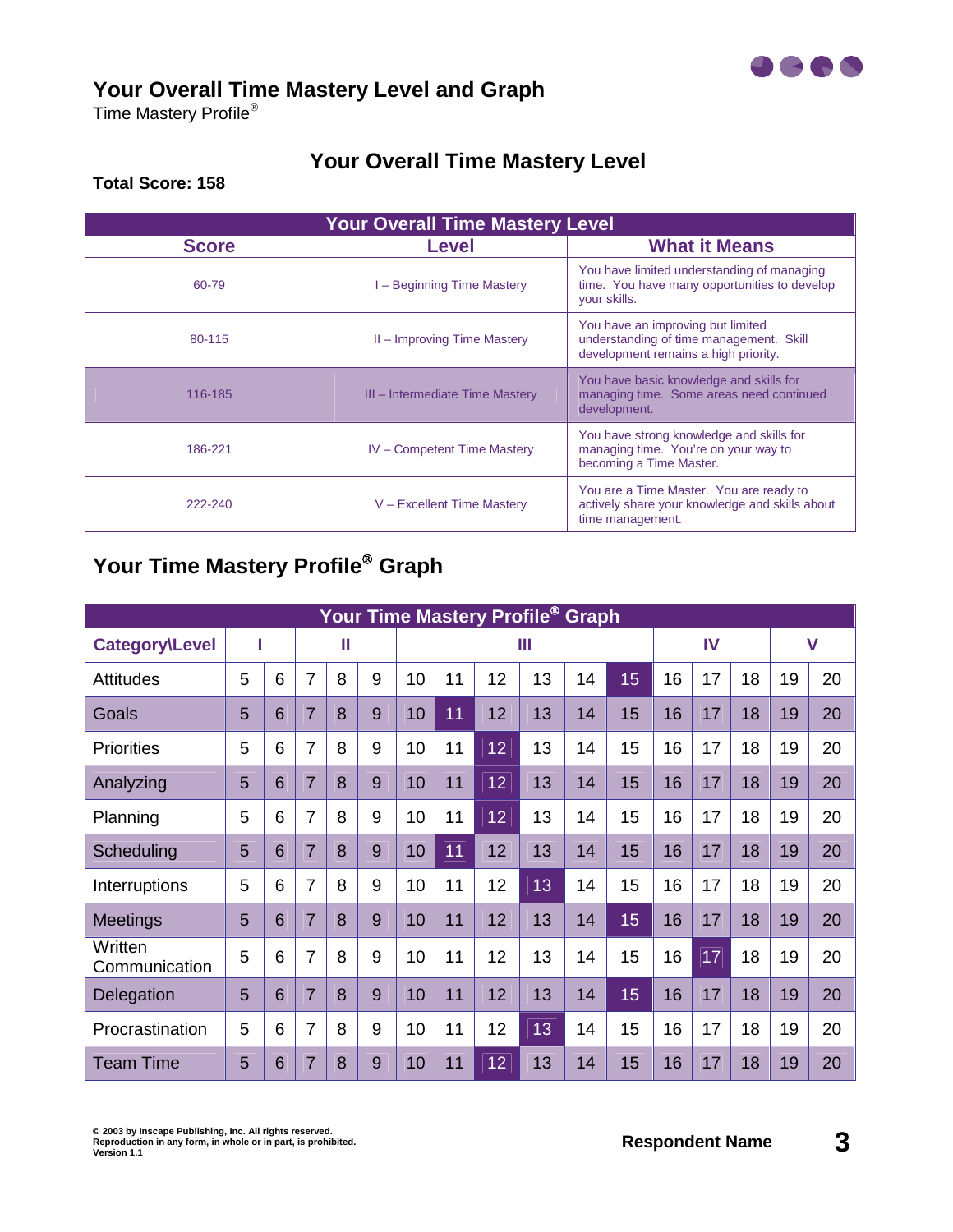

# **Skills Gap Analysis**

**Time Mastery Profile**

The Skills Gap Analysis pictured on the next page is a tool designed to help you quickly determine where to focus your time management efforts. It shows how you:

- **•** rated your **skill** in each Time Mastery category
- **•** ranked its **importance to your job**

**The Skills Gap Analysis shows your relative skill in each area, not your absolute skill.** For example, your self-assessed skill rating in one category might be 12 (with the lowest possible score being 5 and the highest being 20). If this is your lowest score in comparison with your scores on the other categories, it will appear in the "Less Skill" column. On the other hand, if 12 is your highest score in comparison with the other categories, it will appear in the "More Skill" column. As a result, this tool is intended for use by you to help choose the areas on which to focus your time management skill building. **It cannot be used to compare your skill with that of others.**

Page numbers are listed below for each category to tell you where to go in this report for specific information, tips, and action plans.

| <b>Page Numbers</b> |
|---------------------|
| 8-9                 |
| $10 - 11$           |
| $12 - 13$           |
| 14-15               |
| 16-17               |
| 18-19               |
| 20-21               |
| 22-23               |
| 24-25               |
| 26-27               |
| 28-29               |
| 30-31               |
|                     |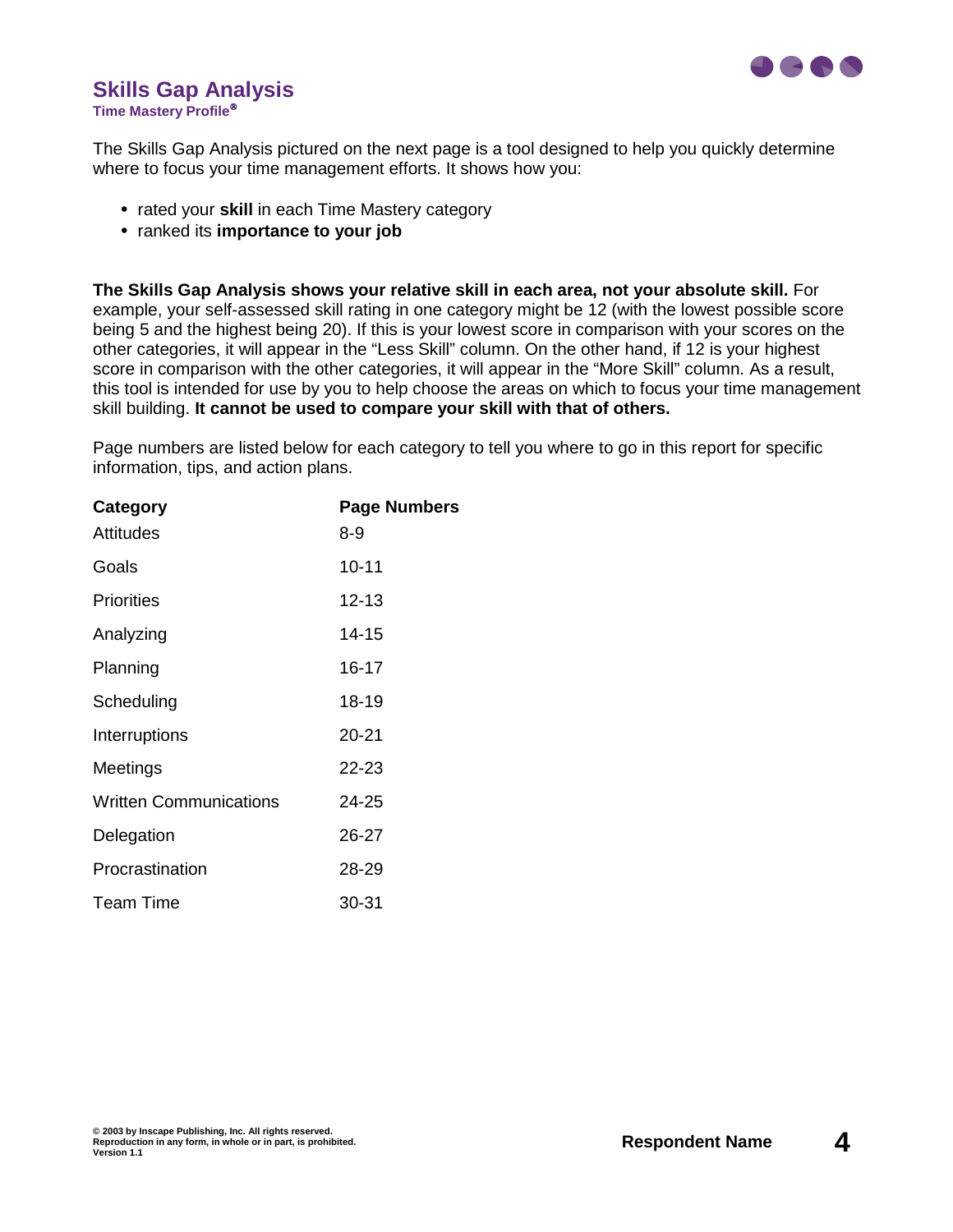

# **Skills Gap Analysis**

**Time Mastery Profile**

The Skills Gap Analysis shows the **relative ranking of your skill ratings** in each Time Mastery category, as compared to how you ranked its **importance to your job**. Read on to learn more about how to apply this information to build your own Time Mastery Action Plan.

The categories are shaded differently depending on where they fall in the table. Darker shading means that you rated yourself lower on those skills **and** ranked them as more important to your job. You may be most interested in focusing on these categories to improve your time management skill.

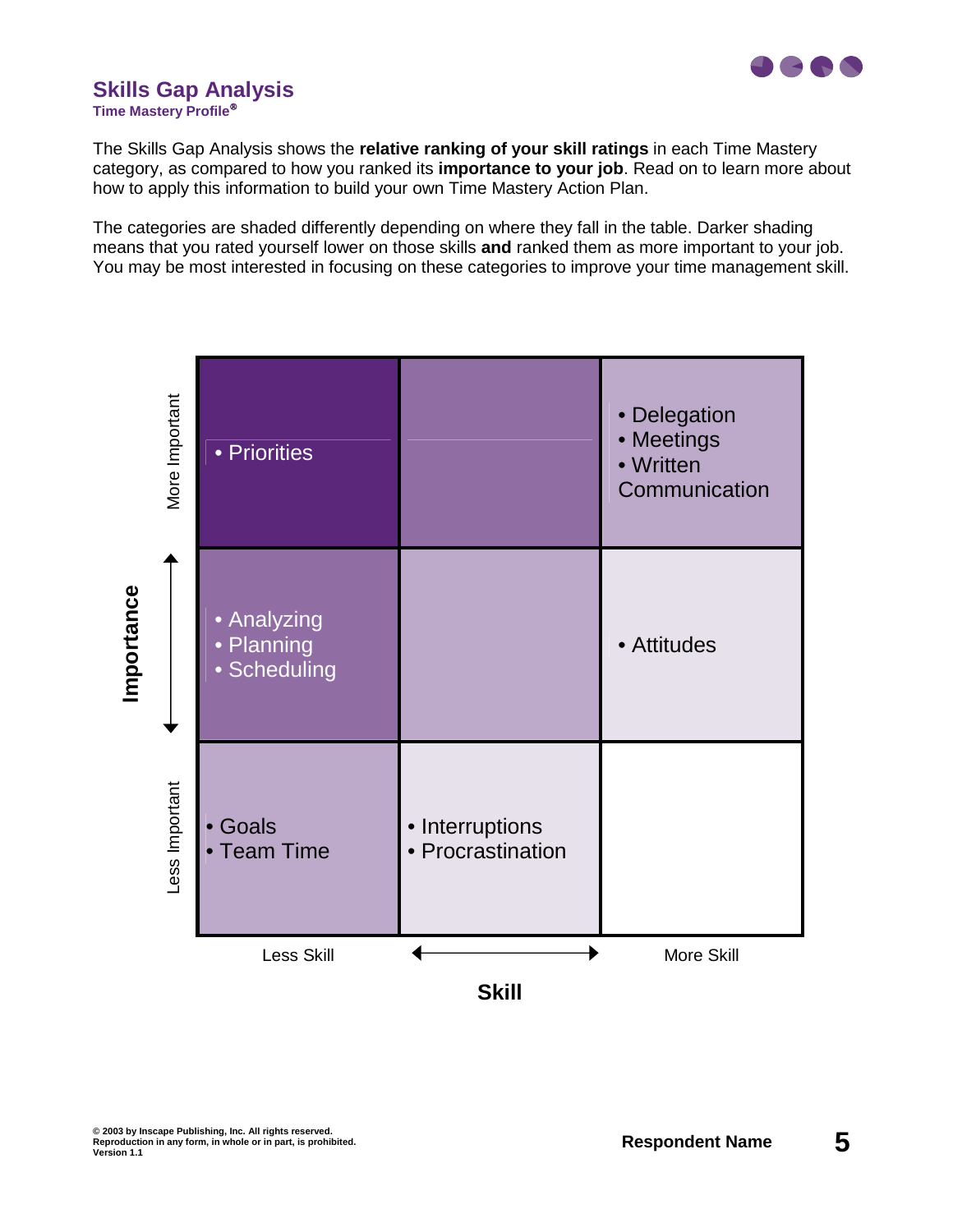

#### **Changing Habits and Building Action Plans Time Mastery Profile**

How much do you really want to change your work habits? Desire is the key to success or failure. In order to change long-established habits, you must want to change. Some habits are relatively easy to change; others can be extremely difficult. A single behavior becomes a cue for another behavior, which in turn may be a cue for still another. In this way, you develop habit sequences that form vigorous modes of patterned behavior.

How long does it take to replace a poor time usage habit with a better time mastery habit? Many of your work-related habits can be successfully changed in three days to three weeks. To eliminate your self-defeating habits and replace them with self-reinforcing habits, try the following approach.

1. Identify the habit you want to change. In order to pinpoint the precise behaviors you wish to change, you will have to analyze many of your behaviors and the situations where they occur. Carefully examine your assumptions to see if any of them are holding you back from achieving the change you desire. The more you know about what you do, when you do it, and why you do it, the easier it will be to identify the habits that are detrimental.

2. Carefully define the new habit you wish to develop. Use the Action Plan questions in each Category to record what you want to change and then to describe the new habit you plan to adopt. Be honest with yourself. Gather the information you need to implement the change and visualize yourself in the new role. Develop a realistic action plan, and get started.

3. Begin the new behavior as strongly as possible. Tell everyone about the new habit you want to develop. Set up a routine to go with your habit. Put signs in your office reminding you of the new behaviors. Remember the importance of cues and how habits are interrelated. If possible, change your environment to give your new habit some "fresh air" to grow in.

4. Do not stray from the behavior until the new habit is firmly established. Many people practice a new behavior some of the time; some practice a new behavior most of the time; only a few practice a new behavior all of the time. Part-time application doesn't develop new habits — new habits come as a result of consistent and persistent practice.

You will be tempted many times to do things the old way. Resist these temptations. Some people rationalize deviations by saying, "Just this once won't matter." The truth is that every time you stray, you must start over again. The more times you attempt to start over, the harder it is to change.

5. Ask other people to help you change. Few of us make significant changes without the support of others. Think carefully about who might be able to help you. How can they help you best? What will you ask them to do? Building a strong support team around you makes new habits much easier to master.

Remember — focus on a few key areas first. Master these, then move on to a few more. Use the Skills Gap Analysis on page 5 and the questions on the next page to decide where to start.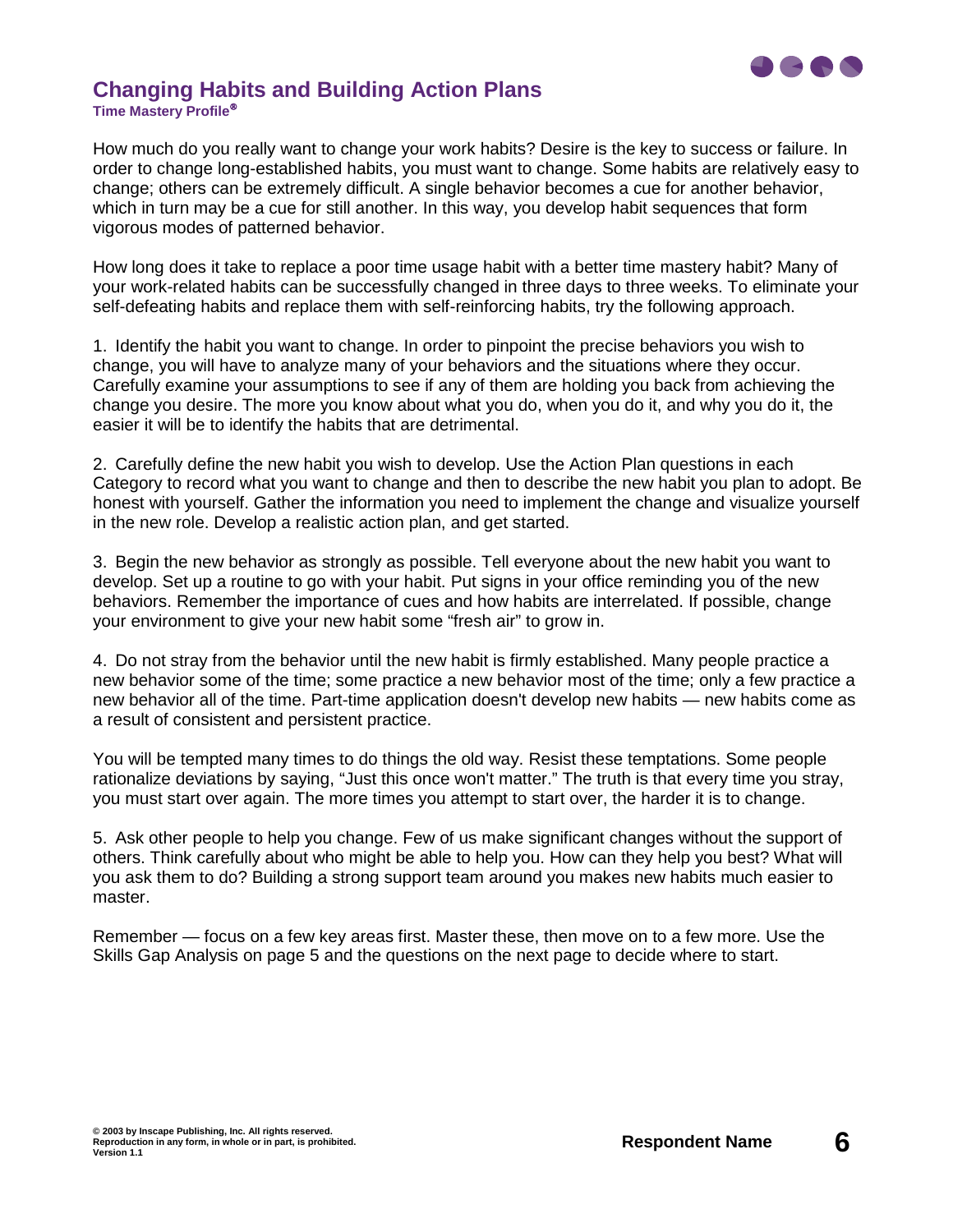

## **Identifying Where to Begin**

**Time Mastery Profile**

**1. What are your strengths?** You probably did better in some areas than in others. There is a tendency to concentrate so much on your weaknesses that you forget to celebrate your strengths. Your greatest time management strengths are those categories that appear in the right column of your Skills Gap Analysis. Go back to page 5 and highlight each of your top strengths. Take time to feel good about them! List those categories below.

**2. Where should you improve?** The *Time Mastery Profile*<sup>®</sup> is an excellent guide for developing good time management behaviors. As you look over those categories where you scored lower on skill, think of them as opportunities for improvement. These are the categories that appear in the left column of your Skills Gap Analysis. List those categories below.

**3. Which categories do you believe are most critical in your job?** These appear in the top row of the Skills Gap Analysis. List them below.

#### **4. Which categories that you listed in questions 2 and 3 above do you think you can control the most or change most easily?**

**5. Action Planning**. Don't try to change everything at once. You didn't get the way you are overnight, and you're not likely to reshape everything overnight either. Focus on the categories

- which are important to your job;
- in which you have less skill; and
- which you believe you can control or change the most.

The categories that fit the first two criteria tend to be in the upper left corner of the Skills Gap Analysis, but you will want to make sure that the categories you choose also represent areas that you can control or change. List the categories that you want to focus on improving first:

You can find the page numbers for each category in your Skills Gap Analysis on page 4. Turn to the pages for the two or three categories you want to focus on improving over the next few weeks. Master these, then move on to a few more for the next several weeks. The specific category pages will help you develop your Action Plans.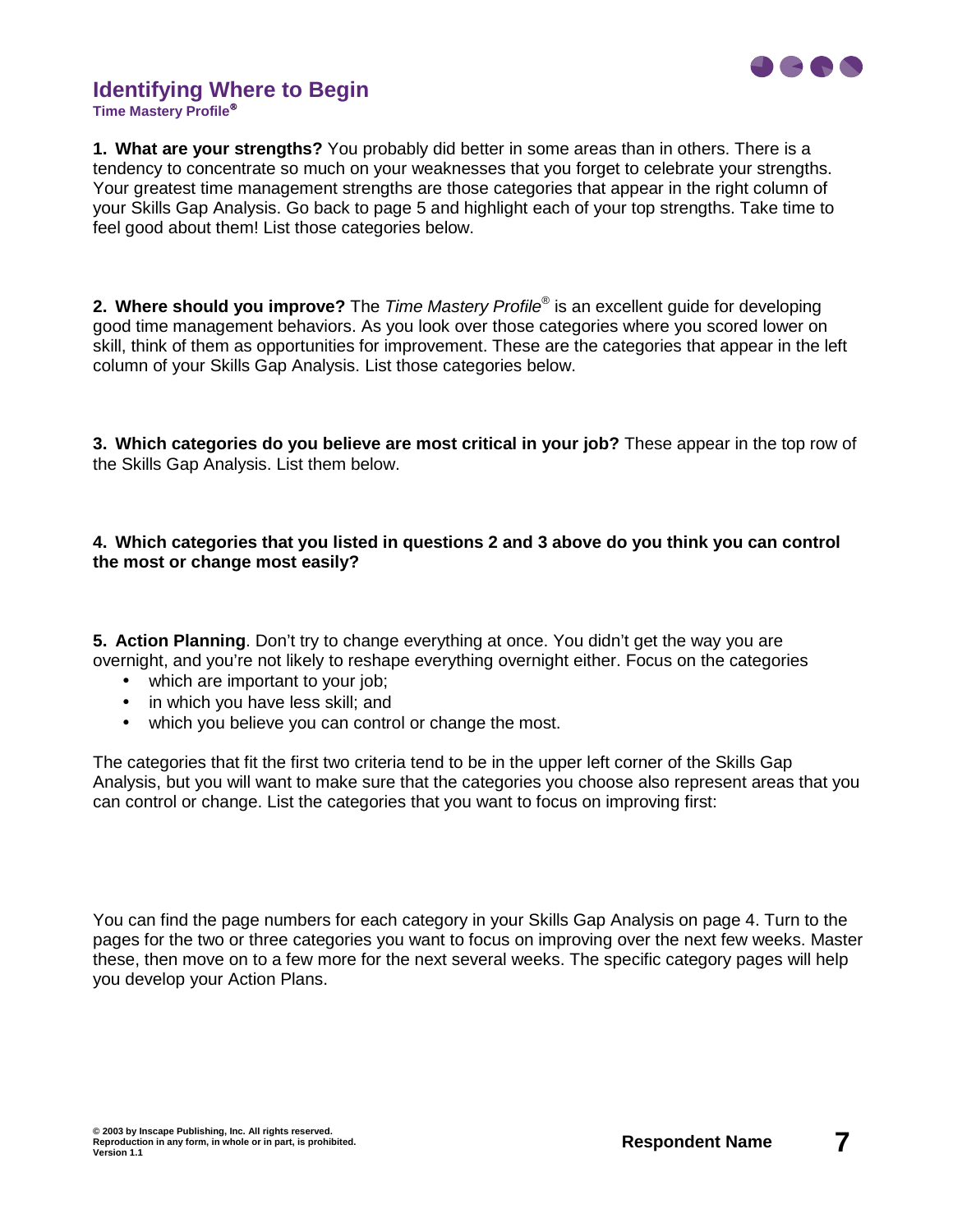

#### **Attitudes Time Mastery Profile**

Time is a paradox. We never seem to have enough time, yet we have all the time there is. The problem is not a shortage of time, but how we choose to use the time available to us. The key is to concentrate on the essentials, and ignore the nonessentials.

**What You Think Is Critical**  Research has shown that people respond in two primary ways to their environment. At one end are the "internals," people who believe strongly that they can make a difference in their world. Although they may not be able to control everything, they believe they can at least have some mastery over the things that happen to them.

At the other end are the "externals," people who believe they have no control or influence over the things that happen to them. They feel pushed around. They simply react to their environment and may complain about what happens to them.

The more you believe you can control, the more you will try to control, and the more you will control. Of course, there are certain situations that none of us can anticipate. However, letting the possibility of uncertain events govern our daily behavior is selfdefeating. Most of us can probably control far more than we believe we can.



#### **Avoid Regrets**

Most of us have regrets about what we did or didn't do in the past. Regrets are just part of life. Having regrets is not necessarily bad, unless you let them hinder the future. In a way, regrets are unavoidable, no matter what you do. They often arise because your values change as you grow older.

There are two lessons we can learn from regrets. The first point is that some regrets are irreversible. We need to think carefully about what is really important. The second point is that some regrets are partially reversible. For

instance, if you regret not going to college, you can always choose to go later. But you can't go back to an earlier time or place and change things.

Whether reversible or not, we should never let regrets get in the way of moving forward. We should look back and learn from the past, but we must always realize that we are free to change the future.

You can master your time and your life. In doing so, you will accomplish more and gain more satisfaction from the things you do. You will feel more fulfilled, and the quality of your life will increase. Your time is your life, and as you master your time, you will create a better life.



#### **Self-Discipline Pays Off**

Most of us have discovered that there is a big difference between knowing what to do and doing it. We know the bridge between the two is called self-discipline, but we can't seem to cross it. Self-discipline can be the difference between those who achieve and those who only dream about it.

Self-discipline is the key to personal freedom. It releases us from the prison of our habits and allows us to fulfill our lives. In a world where we often feel we control nothing individually, self-discipline helps us define that part of the world where we can make a difference.

Where do we find that golden key known as self-discipline? Philosophers and poets, inventors and executives have searched for it throughout the centuries. They can tell us only that it comes from within. Each of us must find it for ourselves. We are the only ones who can unlock our potential and master time management techniques for ourselves.

Reflect on what you have just read about attitudes. Read the statements on the next page. Note ideas and actions to positively adjust your own attitudes.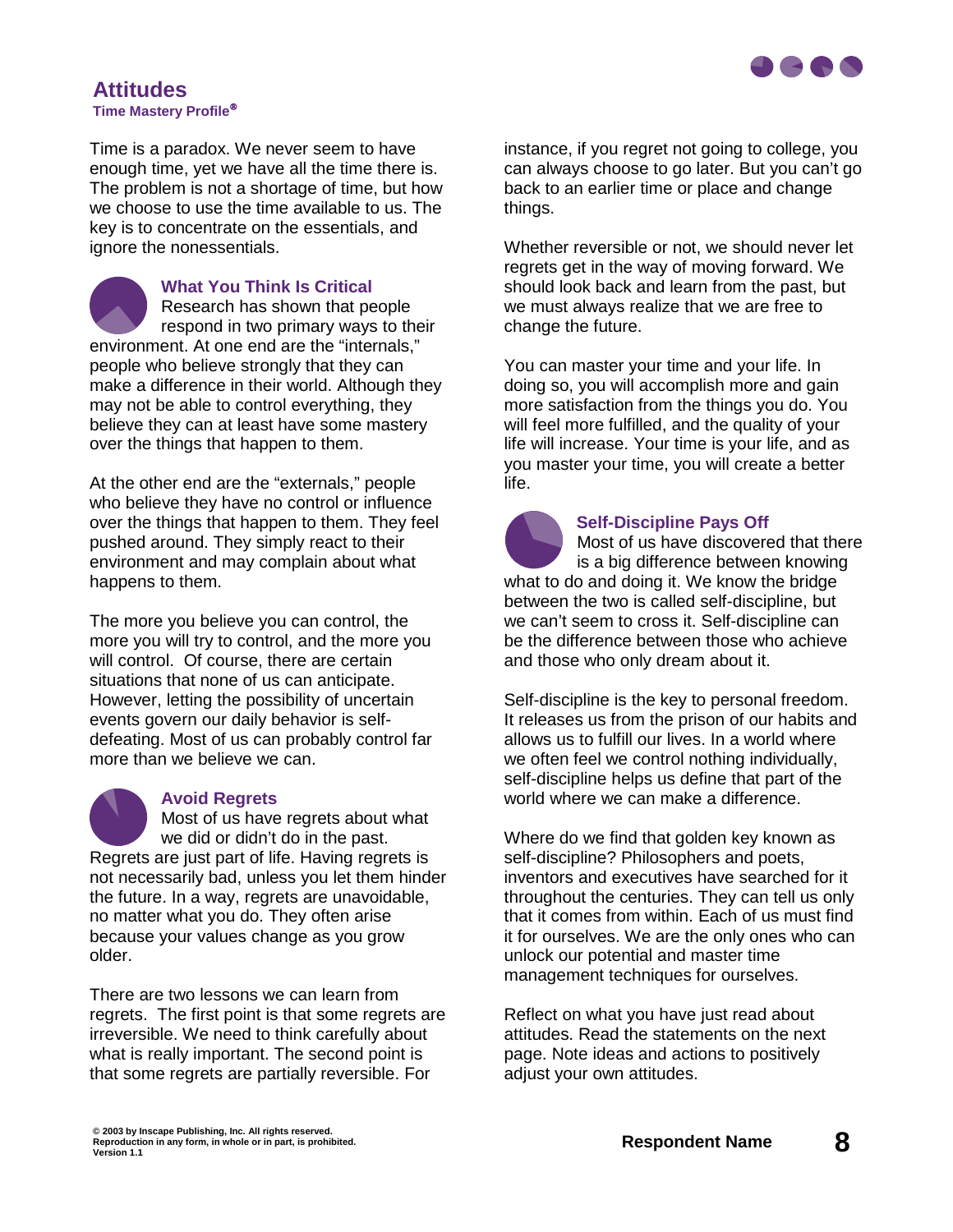

#### **Key Concepts About Attitudes Time Mastery Profile**

• You never seem to have enough time, yet you have all the time there is. The problem is not a shortage of time, but how you choose to use that time.

• Time management is really selfmanagement.

• Chinese proverb: Besides the noble art of getting things done, there is the noble art of leaving things undone. The wisdom of life lies in eliminating the nonessentials.

• Earl Nightingale: "Habits are the key to success. Successful people form the habit of doing the things that others don't like to do."

- Zig Ziglar: "When you choose a habit, you also choose the results of that habit."
- It is not enough to know; you must also act. Knowledge without action is powerless.
- Most of us only change when we are forced to do so. Force can be either external or internal.
- The key to willpower is "want-power." If you want something strongly enough, you will usually find the discipline necessary to do it.
- Self-discipline is simply doing what you know you should do, regardless of whether or not you feel like doing it.
- Self-discipline is easier if you stop thinking about it and simply do it.
- Press on. Nothing in the world can take the place of persistence.
- Henry Ford: "Whether you think you can, or whether you think you can't, you're right."

## My Action Plan to

#### **Improve Attitudes**

The old habit(s) I want to change or eliminate:

The new habit(s) I want to develop:

Steps I will take to be sure I begin strongly:

Consistency and persistence are the only ways to develop new habits. To keep myself from straying from my new habit(s), I will: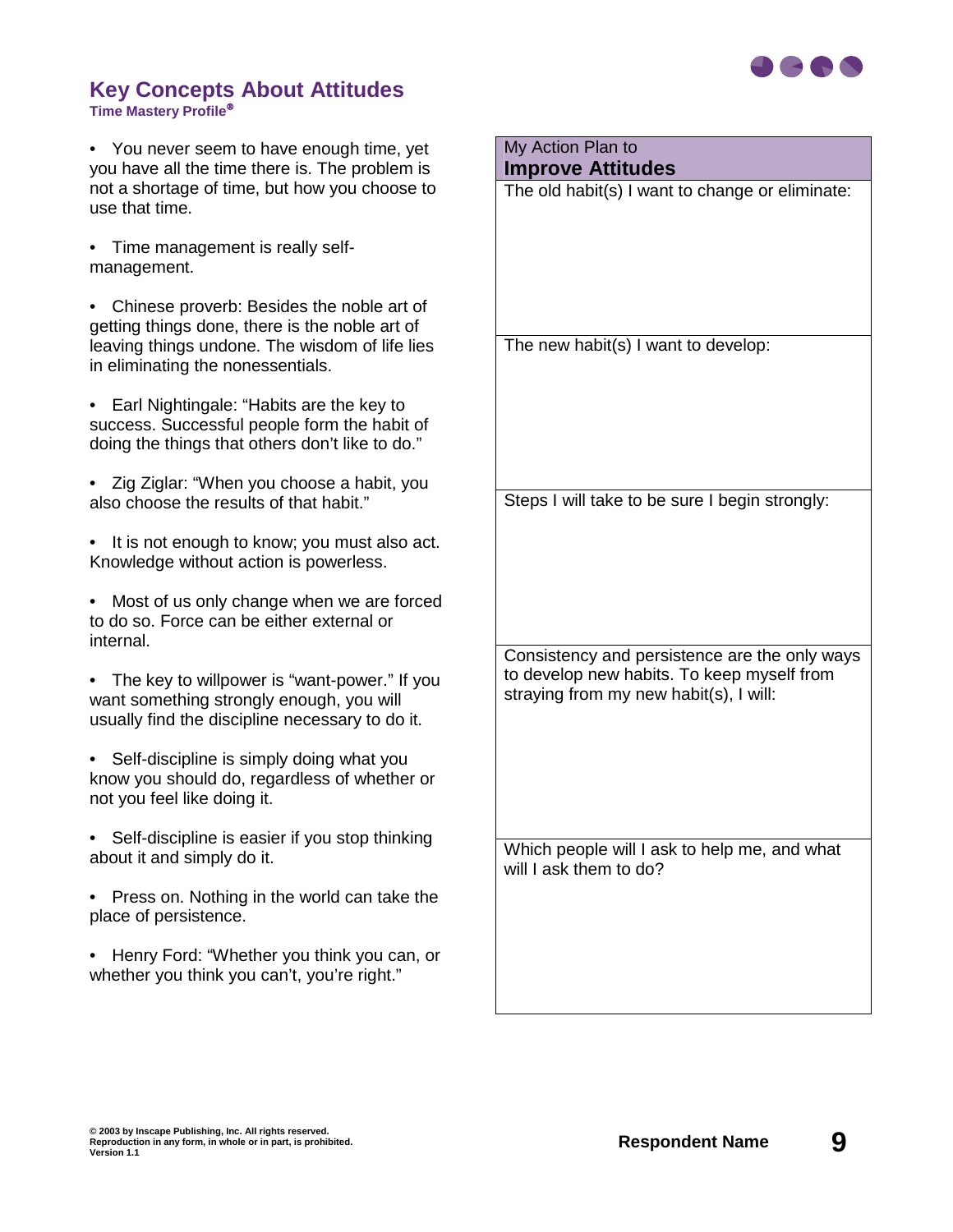

#### **Goals Time Mastery Profile**

It's not how much we do, but what we get done that counts most. Top Time Masters develop clear goals, and then focus on the activities that will achieve them.

Clear goals are SMART goals. They meet several criteria. These goals are Specific, Measurable, Achievable, Realistic, Timed...and written.



#### **Two Approaches**

There are only two ways to approach time mastery. You will either focus primarily on the results you intend to achieve, or you will focus on the activities you are doing. Of course, there is a relationship between goals and activities. You can't "do" a goal, you achieve it. You do activities. If you do the right activities, you'll achieve the goal.

Our focus — most of the time — is on activities, in part because the goal is not always clear and in part because that is what we have learned to do. No matter the reason, there is a big difference between the two approaches. People who focus primarily on their goals tend to master their time use and accomplish more.



#### **Link Goals Together**

Goals should be related to one another. The accomplishment of daily goals should lead to the achievement of weekly goals. The accomplishment of weekly goals should lead to the achievement of monthly goals, and so on, up to long-range goals.

Daily behavior is more often controlled by routine tasks and projects. These projects are our short-range goals. Most of us keep track of them by listing all the jobs and assignments we must take care of over the next several weeks. Be sure that your short-term projects lead to longer-term goals.



**Develop the Results Habit** Focusing on results must become a habit. Setting goals, and striving to

reach them, must become a way of life. Never send an email, make a phone call, hold a meeting, or meet with someone without first thinking about what you hope to achieve. When you stop thinking about intended results, you risk getting bogged down in activities that do not help you reach your desired results. These are known as activity traps.

To develop the results habit, think about what you are trying to accomplish every year, every month, every week, every day, every hour, every minute. Read your long-term goals every day, and use them to help sort out all the trivia that comes your way.



The way you spend all your time defines who you are. Managing your personal life means asking yourself what kind of life you want to lead and what kind of person you want to be. Changing the way you use your time requires that you set some goals goals about what you want to be and do.

Goals are the key to successful living. The reason more people are not successful is that they do not pursue specific goals. They simply shift from one activity to another without any focus or purpose, naively assuming that things will take care of themselves or will be taken care of by others.

The things that people value can be divided into eight broad areas: family, career, spirituality, social life, financial stability, health, personal development, and leisure. Are you satisfied with the way you distribute your time across all these areas of your life?

The importance of goals cannot be overemphasized. They lead to time mastery. They are powerful because they work.

Consider what you have just read about goals. Review the statements on the next page. Note any actions needed for clarifying your goals.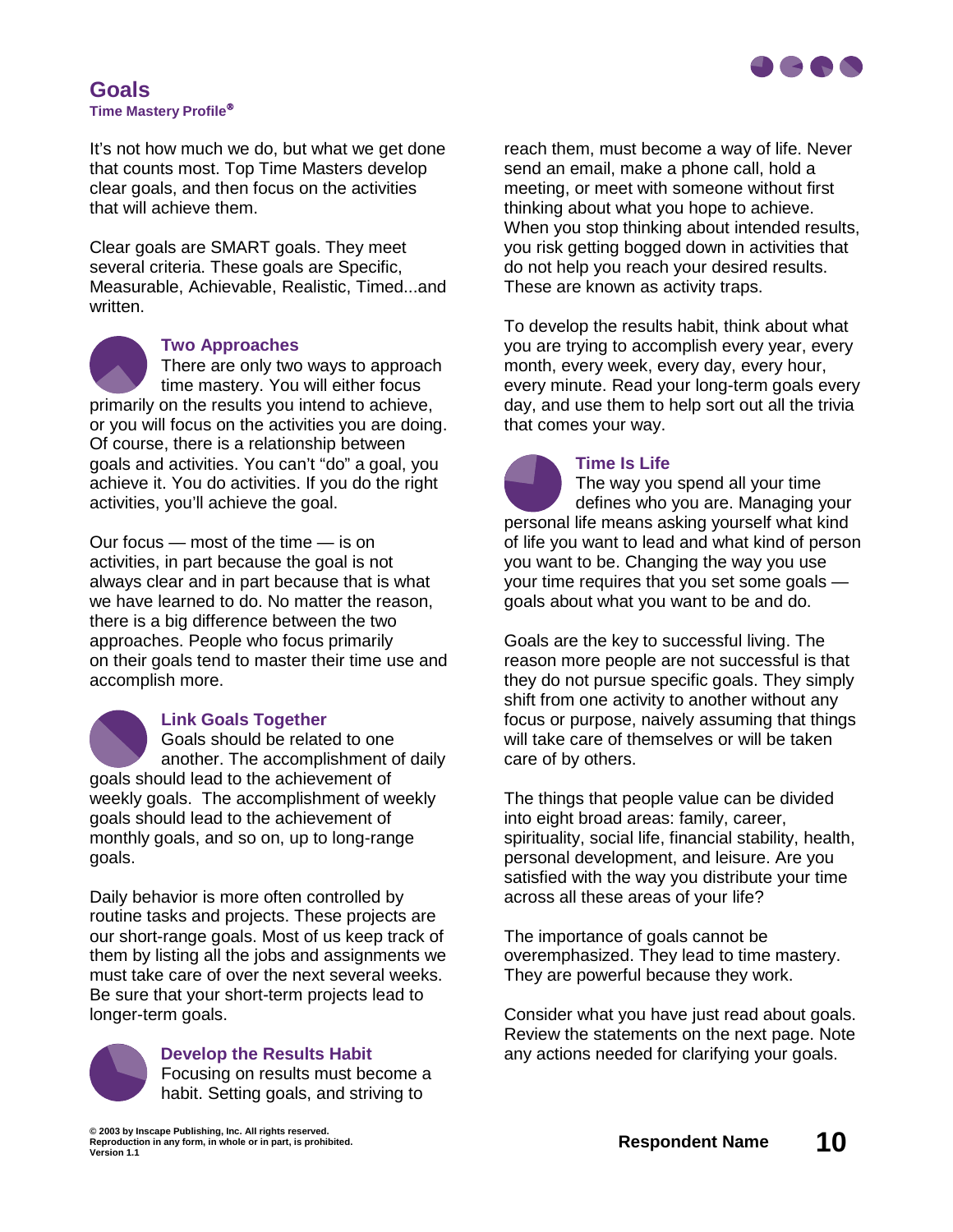

#### **Key Concepts About Goals Time Mastery Profile**

• Determine your long-range goals. Make sure you are aiming at what you really want.

• Be sure to set SMART goals: Specific, Measurable, Achievable, Realistic, and Timed.

• Don't try to keep your goals in your head; document them on paper or on your computer.

• Read your long-range goals at least once every day. You will find it easier to sort out all the trivia that comes your way.

• You need short-range goals to know what to do today. You need long-range goals to add continuity and meaning to all your short-range goals.

• Consider projects carefully. Make sure they will move you toward your goals. Identify the critical steps, when they should be done, and who should do them.

• Set deadlines for all your projects. Estimate the time needed and determine the logical starting time to avoid last-minute rush jobs.

• For complex projects, use project management software to organize and manage the details.

• Focus on your goals at all times. Constantly ask yourself, "Will what I am doing right now help me achieve my goals?" If the answer is "no," then switch to something else that will help you.

• Be sure you have at least one significant goal every day. Don't quit until you reach your daily goals. Before long you will develop the habit of setting goals and reaching them.

• Develop and document long-range personal goals. Strive to balance your time across all aspects of your life.

• When conditions change, you may need to modify your goals. As you achieve your goals, be sure to set new ones.

My Action Plan to

**Set Goals**

The old habit(s) I want to change or eliminate:

The new habit(s) I want to develop:

Steps I will take to be sure I begin strongly:

Consistency and persistence are the only ways to develop new habits. To keep myself from straying from my new habit(s), I will:

Which people will I ask to help me, and what will I ask them to do?

My daily, weekly, monthly, and annual goals now include: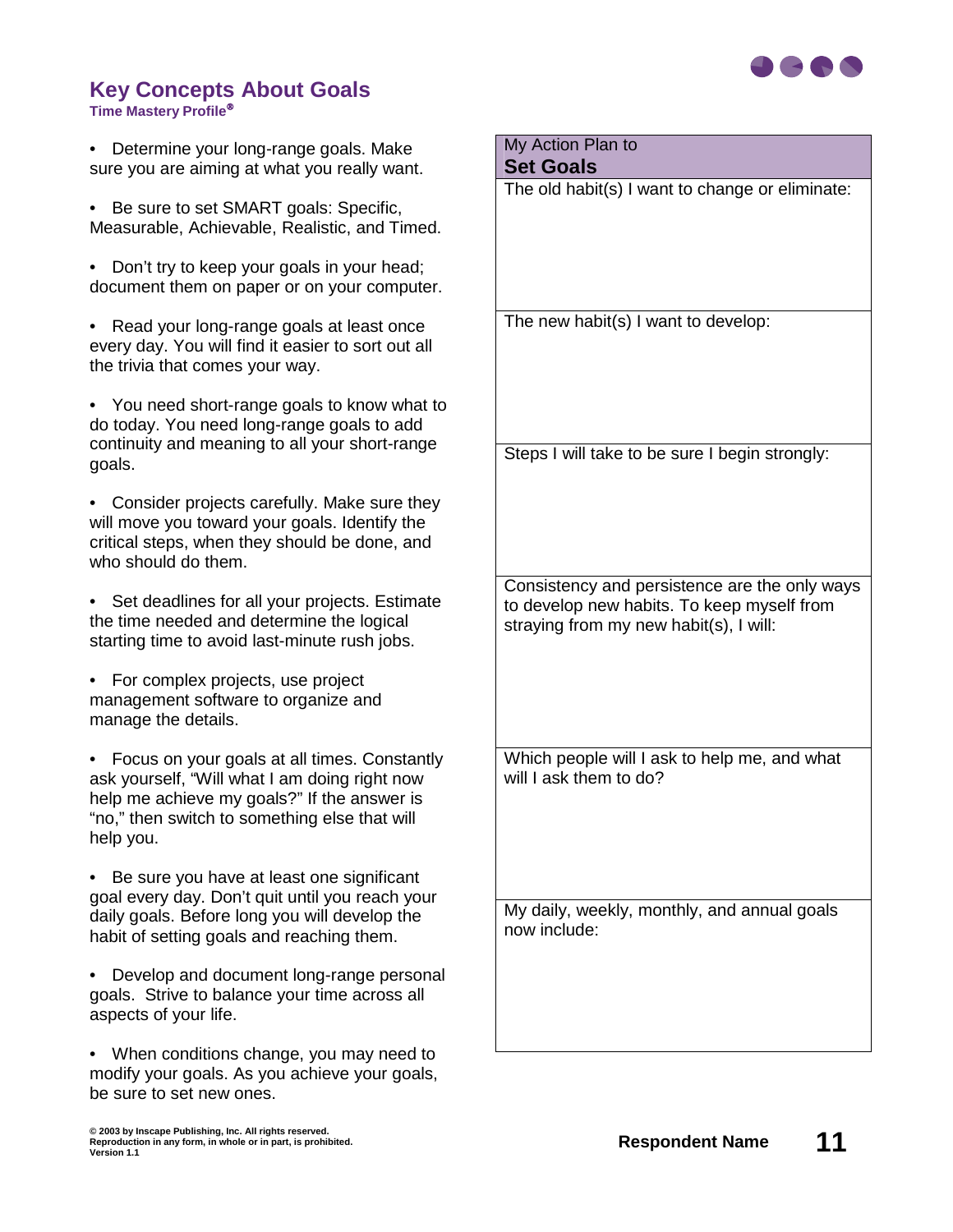

#### **Priorities Time Mastery Profile**

Basically, setting priorities is easy. You decide on your goal, and then you determine which activities must be done to reach the goal. Those activities are your top priorities. Do those things before you do anything else. This is true for all aspects of your life, not just your work. The challenge is to allocate your time to maintain a balance.

You know you ought to do the things that are most important — those valuable activities that contribute to your goals. But you don't always do it that way. Often, you prefer to work at tasks that you like or find interesting. You do this even though these activities may contribute much less to your goals than the more difficult, complex activities. When you examine your activities, you will probably see several ways in which you allocate time ineffectively.



#### **Important vs. Urgent**

Priorities refer to important things. In order to get better results, you need to spend more time doing important tasks. Unfortunately, most of us are still in the habit of responding to the urgency of things instead of the importance.

Important things are those that contribute significantly to our objectives — they have high value. The more direct the contribution, the more important the activity. Important things also tend to have long-term consequences and effects.

Urgent things require immediate attention. They may or may not relate to our objectives or make significant contributions. But urgent things are far more compelling than important things, so we live in constant tension between the urgent and the important. Our problem is that important things seldom must be done today or even this week, since they are rarely urgent. Urgent things, however, call for our attention — making endless demands and applying pressure every hour of every day.

Many of us believe that virtually everything we do is important. Even if that were true, not everything is equally important. Some things are far more important than others. Even though it may be painful to admit it, we spend much of our day engaged in relatively unimportant activities.

Every activity you do has some degree of both importance and urgency. Generally, activities fall into four categories: Crisis — Important and Urgent; Work to Do — Important, but not Urgent; Trivial Work — Urgent, but not Important; or Time-Wasting Work — neither Important nor Urgent.

One of the key principles for mastering time is to understand that you will almost always have time for the most important things, unless you fill the day with unimportant things first. Your challenge is to decide what the most important things are, and then to focus on those and ignore or work around the others.



#### **The Pareto Principle**

While attempting to reallocate activities and gain more value from your time, it will be helpful to remember Pareto's Principle. Vilfredo Pareto, a nineteenth-century scholar, discovered that in any set of elements the critical elements usually constitute a minority of the set. Over the years this concept has evolved into the socalled 80-20 rule: 80 percent of the value comes from 20 percent of the items, while the remaining 20 percent of the value comes from 80 percent of the items.

This 80-20 rule can be related to the importanturgent concept. Important but not urgent items are usually part of the 20 percent that contribute to 80 percent of your results.

Reflect on what you have just read about priorities. Read the statements on the next page. Note any actions needed to clarify and master your priorities.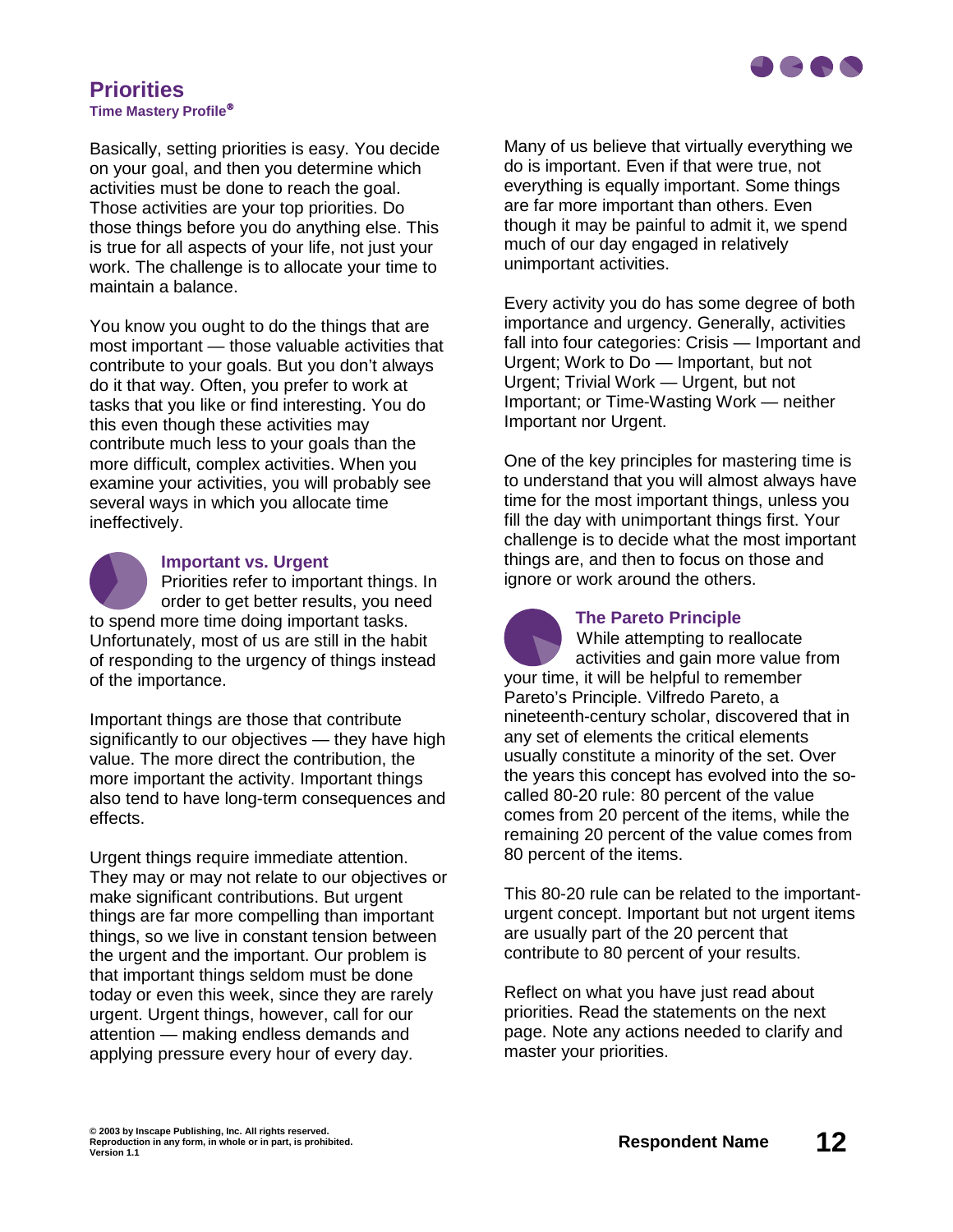

#### **Key Concepts About Priorities Time Mastery Profile**

• Think carefully about what priorities mean to you and about how you decide what is really important. Remember, you will never have time for everything, but you will almost always have time for the most important things.

• 80-20 Rule: 80 percent of the value comes from 20 percent of the items, while only 20 percent of the value comes from 80 percent of the items. Learn to concentrate on your highvalue 20 percent and master those activities.

• Most people start with the quick, easy, enjoyable things first. Instead, start with the important things.

• Just because something is urgent doesn't mean it's important. Important activities are those that help you achieve your goals.

• Learn to distinguish between important and urgent.

• Don't allow trivial things to crowd out the important things.

• Don't always do someone else's requests at the expense of your own top priority tasks. Learn when to say no. Do it logically, firmly, and tactfully.

• Constantly switching priorities often results from failure to establish priorities properly in the first place. The best way to set priorities is on the basis of importance.

• Don't switch priorities just because people make loud demands. Be very careful about which squeaky wheels get greased.

## My Action Plan to

#### **Set Priorities**

The old habit(s) I want to change or eliminate:

The new habit(s) I want to develop:

Steps I will take to be sure I begin strongly:

Consistency and persistence are the only ways to develop new habits. To keep myself from straying from my new habit(s), I will:

Which people will I ask to help me, and what will I ask them to do?

My priorities for this week, this month, and this year include: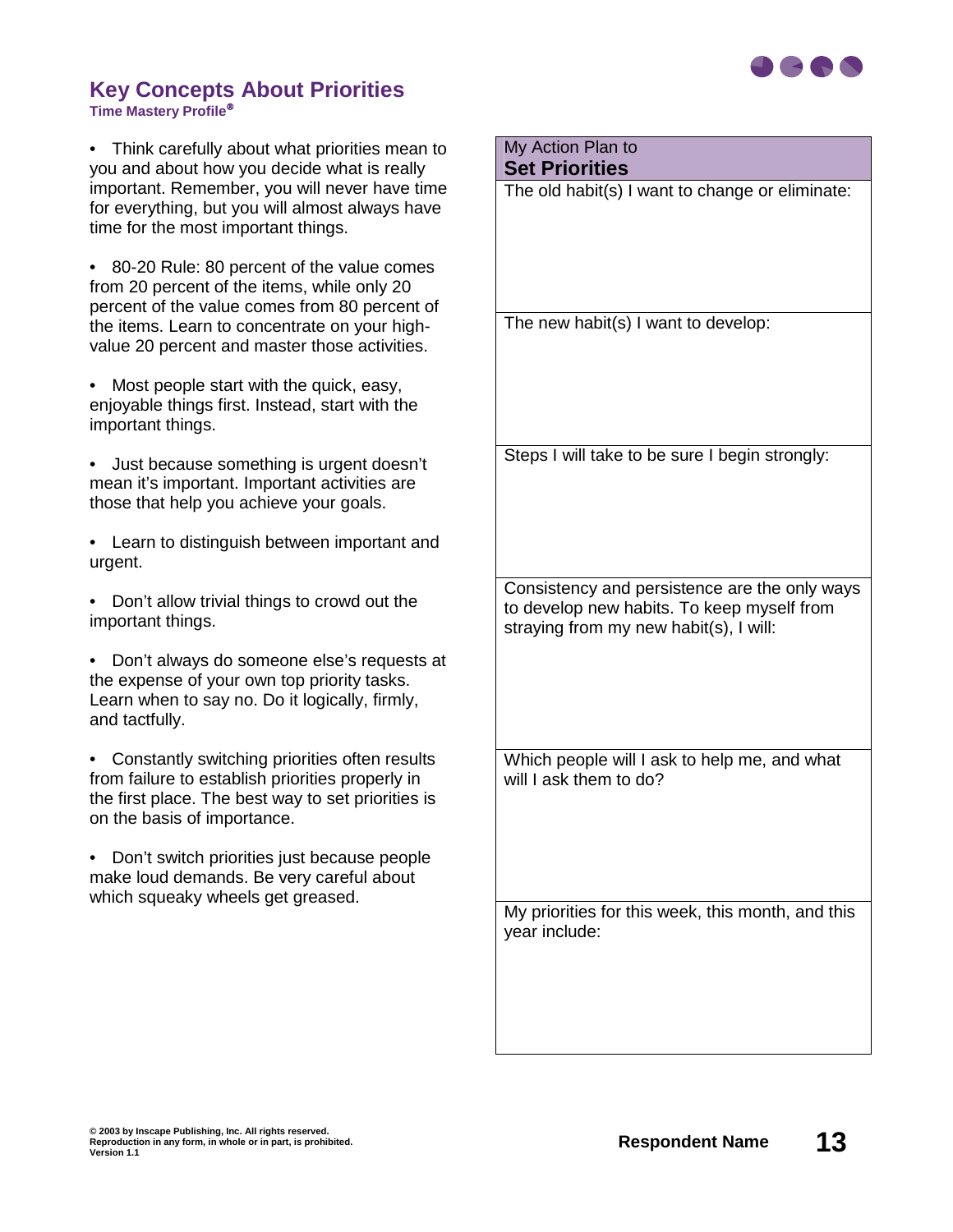

#### **Analyzing Time Mastery Profile**

There's an old proverb that the more you do of what you're doing, the more you'll get of what you're getting. If you want better results, you've got to change the way you spend your time. The trouble is that most of us don't really know where our time goes.

If you are like most people, you think you know more about how you spend your time than you actually do. We really believe our memories are good enough for an accurate account of the hours and minutes we spend on a given task. Time after time, people come up short when put to the test. Here's the truth: no one can really master their time use until they know how they spend their time now. Would you expect a doctor to prescribe a cure without first diagnosing the illness? You can't prescribe good time cures without diagnosing the problems.



#### **Habits Control**

It is our habits that determine most of what we do daily. Habits, however, can either help us or hinder us. It depends on the habit.

Habitual behavior consumes a great deal of our time. This behavior is often unconscious. Although we may claim to remember where our time goes, countless studies have demonstrated that we need more certainty about what is actually happening. Furthermore, because we fail to perceive time use accurately, we frequently think of it as beyond our control. No doubt some of it is beyond our control, but there is still much we can do with the rest.

Before we can control our time, we must understand how it is truly being used. We must accept the fact that we are the cause of most of our time problems, no matter how much we would like to blame others. We must also acknowledge that the solutions to many of our time problems must come from inside ourselves, not from external sources.

The point is that everything you do, all day long, either helps you move toward your goal or it doesn't. If it doesn't help, it hinders. If possible, you want to avoid doing anything that hinders your progress.

**Keep a Time Log**

Keeping a daily log of your activities and the time spent on each is an excellent way to highlight established time patterns. By understanding these patterns, you can create new time habits that will result in good time mastery.

You can also use your time log to answer the question, "Who controls my time?" Go through each activity listed and ask yourself whether it represents discretionary time or time controlled by someone else. Caution must be exercised here. It is often easy to assert that someone else is in control of your time when actually you have wide discretion in performing an activity.



#### **Return on Time Invested**

The Japanese word "kaizen" sums up the rationale for analyzing time. Kaizen means continual incremental improvement. Whatever our time habits are, we didn't get them overnight. We will not change everything overnight either. The important point, though, is that we can change.

Every year, more technologies become available to help people master their time. Opportunities for improvement involve the use of these new technologies. For example, electronic meeting schedulers, PDA's, mobile phones, satellites, and the Internet offer many timesaving possibilities.

Time Masters recognize the value of exploring options and opportunities to analyze and improve on existing time habits. By continually looking, you will find more and more ways to improve.

Consider what you have just read about analyzing time. Review the statements on the next page. Note actions needed for analyzing your time.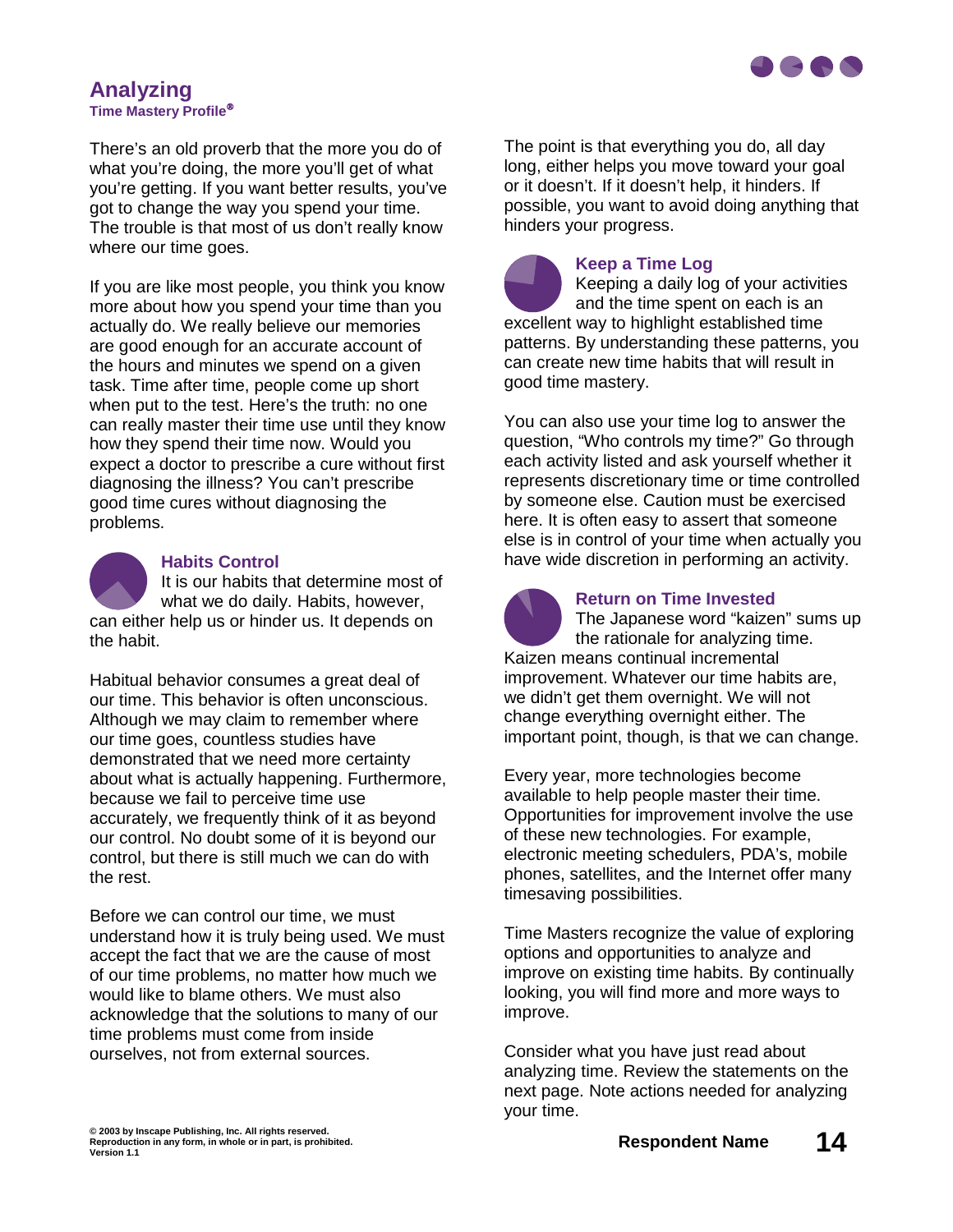

# **Key Concepts About Analyzing Time**

**Time Mastery Profile**

• Everything you do either helps you or hinders you. Once your time is spent, it can't be recovered.

• The key is to make sure your activities are consistent with your goals.

• Keep a record of how you spend your time for at least one week every year. Discover what you do, when you do it, and why you do it.

• Ask others to tell you how you waste your time, or how you could spend your time better. They may see what you can't see.

• Practice kaizen. Strive for continual improvement.

• Explore opportunities to try out new technologies to streamline processes and save time.

• Regularly examine work procedures for jobs you are doing. What are the steps involved? Who does them? When are they done? Can any steps be eliminated, shortened, or simplified?

• Ask your peers, staff, or team to help brainstorm new ideas. Look for ways to eliminate steps, combine operations, shorten procedures, streamline work, and remove obstacles.

• Don't invest more time and energy in a situation than it is worth. Use the Important/ Urgent information on page 12 as a guide.

• Keep records of your crises. Analyze them and look for patterns. Are they recurring or unique? Can any of your crises be predicted?

• If faced with constantly recurring crises, find out why things keep going wrong and fix them. Many recurring crises are caused by poor planning, poor coordination, and poor followup.

My Action Plan to **Improve Analyzing** The old habit(s) I want to change or eliminate: The new habit(s) I want to develop: Steps I will take to be sure I begin strongly:

Consistency and persistence are the only ways to develop new habits. To keep myself from straying from my new habit(s), I will: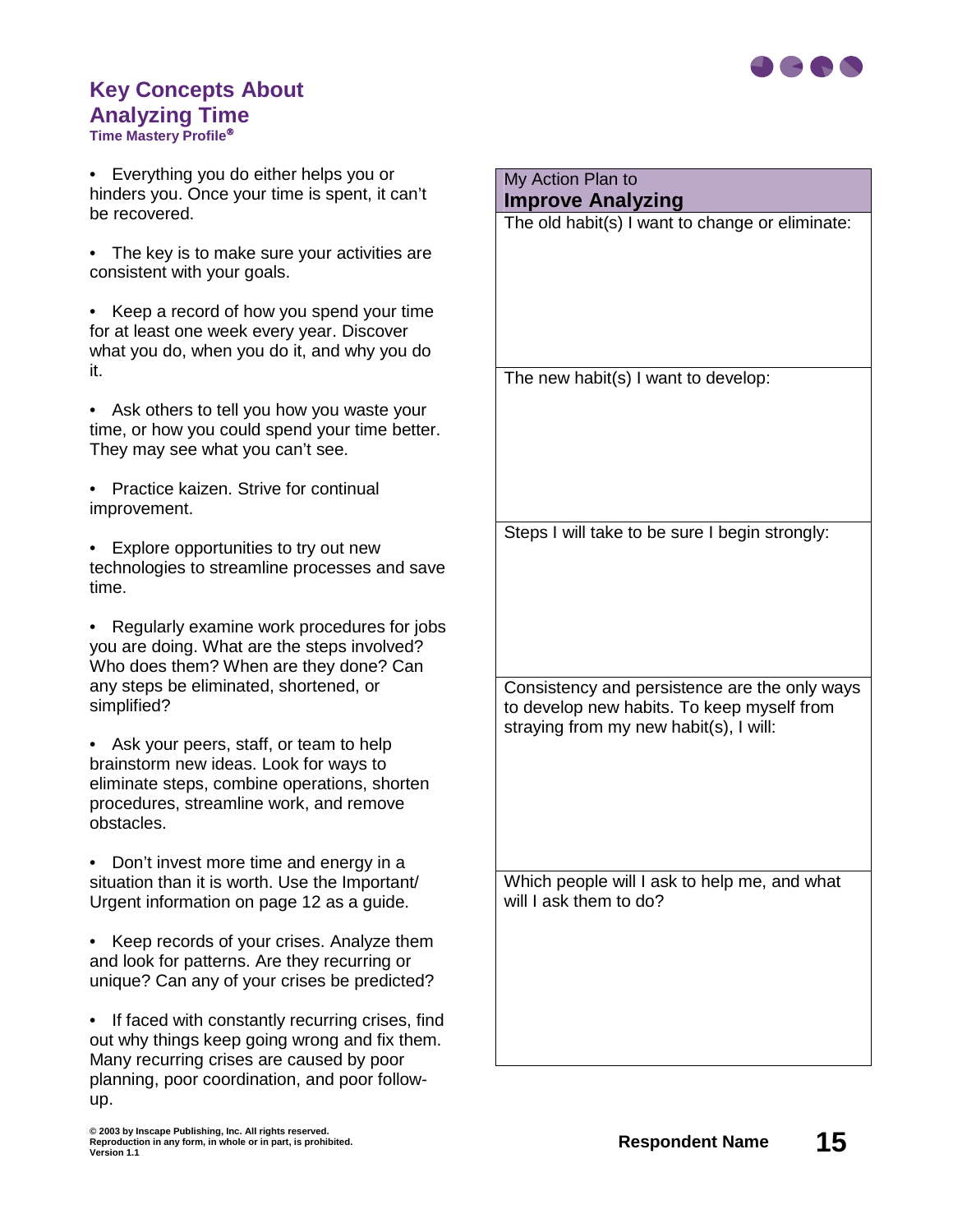

#### **Planning Time Mastery Profile**

Everyone admits that planning is important, but few actually spend as much time planning as they should. Many claim they don't have time to plan. Planning is a habit. People who plan regularly master the habit of planning. It simply becomes part of the regular routine, so finding time is no longer a problem.

Many of us fail to plan because we are actionoriented. We prefer to be in the thick of things, doing instead of thinking. As a result, we react to whatever happens around us. Planning is the only way to break out of the reactive pattern.



#### **Plan Work and Time**

The key to successful planning is to plan both work and time. Simply ask these six questions:

1. Results — What are my goals; what do I expect to accomplish?

2. Activities — What will I have to do to get those results?

3. Priorities — What are the priorities involved?

4. Time — How much time will each activity require?

5. Schedules — When will I do each activity?

6. Flexibility — How much flexibility must I allow for the unexpected things I can't control?

The first three questions form a work plan. The last three questions make a time plan. You need both.



#### **Take Control**

Planning is an attempt to control as much of your time as possible. But remember, you can't control everything. Many things are simply beyond your control.

If you fail to control whatever time you can, you will diminish your effectiveness. Whether you can take charge of eight hours daily or just one hour is irrelevant. The idea is to control whatever time you can so that you can spend as much time as possible on important issues.



#### **Weekly and Daily Plans**

The daily "to do" list is the most common time plan used today. While daily planning is certainly worthwhile, weekly planning is even better. It provides a longer perspective and allows more room for options. You can use the same six questions to develop a daily plan or a weekly plan.

To prepare a weekly plan, ask the six basic planning questions for next week. If possible, do this at the end of the preceding week. For instance, you might take time out on Friday afternoon, or perhaps on the weekend. Preparing a weekly plan only requires about 30 minutes for most people, but it will enable them to recover at least an hour a day. An extra hour or more every day for important work will produce remarkable results in almost any job.

Reflect on what you have just read about planning. Read the statements on the next page. Note any actions needed to improve your time planning.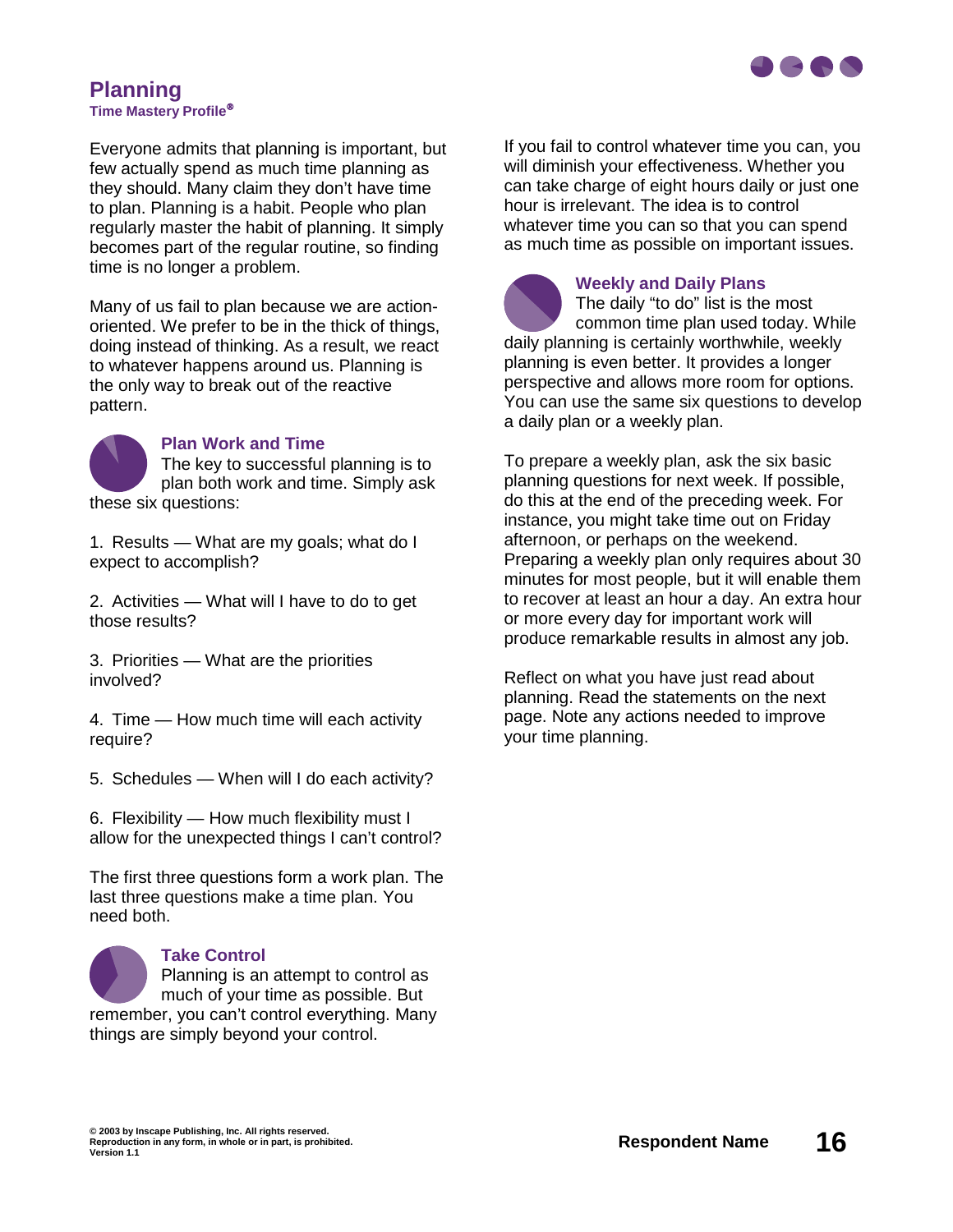

#### **Key Concepts About Planning Time Mastery Profile**

| To improve your planning, ask six<br>$\bullet$<br>questions:                                                                                                                                                                                                                                                                                                             | My Action Plan to<br><b>Improve Planning</b>                                                |
|--------------------------------------------------------------------------------------------------------------------------------------------------------------------------------------------------------------------------------------------------------------------------------------------------------------------------------------------------------------------------|---------------------------------------------------------------------------------------------|
| (1) What results do I intend to achieve?<br>(2) What must I do to get those results?<br>(3) What are the priorities?<br>(4) How much time will each activity require?<br>(5) When will I do each activity?<br>(6) How much flexibility must I allow for the<br>unexpected things I can't control?                                                                        | The old habit(s) I want to change or eliminate:                                             |
| • Flexibility is the key to successful planning.<br>Allow time for unexpected things like<br>interruptions, problems, and crises.                                                                                                                                                                                                                                        | The new habit(s) I want to develop:                                                         |
| Be slow to alter your plan when the<br>$\bullet$<br>unexpected strikes. A thoughtful response is<br>usually better than a quick reaction to events.                                                                                                                                                                                                                      |                                                                                             |
| Prepare a plan for every week. An excellent<br>$\bullet$<br>time to do this is on Friday afternoon before<br>you leave work. Ask other people to do the<br>same thing. Meet with key people to review the<br>plans for next week, and coordinate priorities<br>and activities. These meetings can be face-to-<br>face, by telephone, via email, or instant<br>messaging. | Steps I will take to be sure I begin strongly:                                              |
|                                                                                                                                                                                                                                                                                                                                                                          | Consistency and persistence are the only ways<br>to develop new habits. To keep myself from |
| Make sure your daily "to do" list has<br>$\bullet$<br>priorities and time estimates. You run out of<br>time, not work.                                                                                                                                                                                                                                                   | straying from my new habit(s), I will:                                                      |
| Make sure deadlines and time estimates are<br>realistic. Don't ignore them.                                                                                                                                                                                                                                                                                              |                                                                                             |
| Learn to control your unplanned action<br>impulses.                                                                                                                                                                                                                                                                                                                      |                                                                                             |
| Be prepared for a productive start tomorrow<br>morning. Set things out tonight before you<br>leave, so they'll be ready when you get there.                                                                                                                                                                                                                              | Which people will I ask to help me, and what<br>will I ask them to do?                      |
|                                                                                                                                                                                                                                                                                                                                                                          |                                                                                             |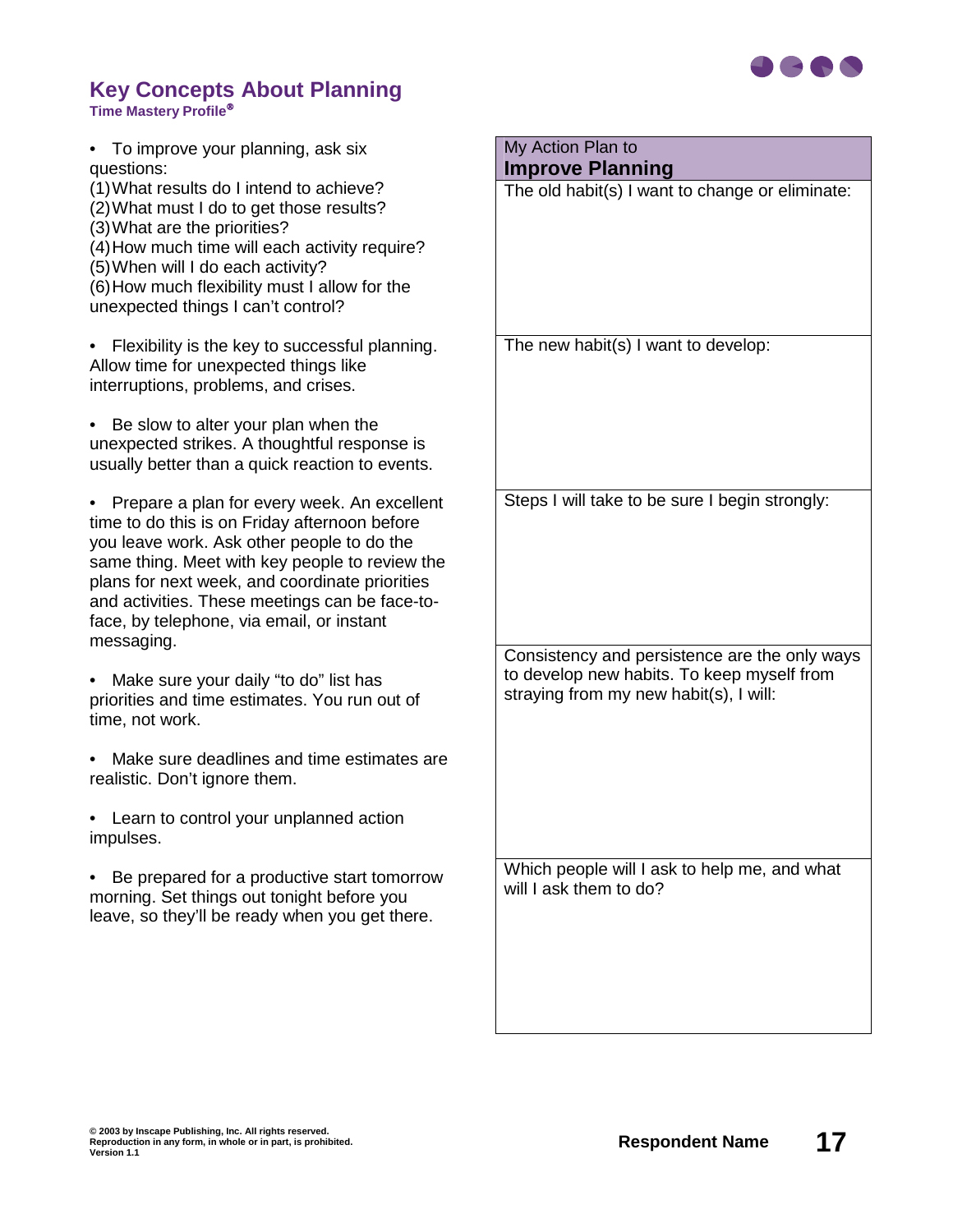

#### **Scheduling Time Mastery Profile**

Many people use the terms "planning" and "scheduling" interchangeably. Actually, they refer to two different activities. Planning is deciding what to do. Scheduling is deciding when to do it. Scheduling is simply picking a time to do the activities.

Scheduling, some people say, is just not possible. Things just don't work out the way they intend them to. You can't anticipate what's going to happen on any given day. Yet, at least half the things you schedule will probably work out exactly as planned. The more you work at it, the more you master it. The more you try to schedule, the more you learn about how to schedule successfully.

Scheduling is the secret for making things happen. Planning is an intention; scheduling is more like a commitment. Things that are scheduled tend to happen and happen on time. Things that are not scheduled may never happen. If you want it to happen, schedule it.

#### **Maintain Flexibility**

The biggest mistake people make in scheduling is to allocate every minute of their day. You can seldom control the entire day because there are just too many unexpected things that make demands on your time. You must leave room for the unexpected when you are constructing your schedule. For example, most people know that they will be interrupted during the day, but very few actually plan for interruptions. Remember, interruptions are a part of your job. Planning for interruptions means leaving room for them in your schedule.

**Schedule Quiet Time** If you work in an office, an endless stream of emails, voice mails, and interruptions makes it difficult to get things done. The constant start-stop-restart pattern stretches jobs out longer than necessary. It often reduces the quality of your work. You accomplish only about half of what you should be able to do during the work day. Quiet time can change much of this.

Quiet time is simple: create an uninterrupted block of time so you can concentrate on your work. This usually means turning off the telephone, ignoring emails, and blocking dropin visitors for a while. Find an empty conference room, turn off your telephone, turn off the email notification on your computer, close your door, go to the library, or ask for help from those in your work area. A big benefit is that in one hour of scheduled quiet time, you can get as much done as you could in three or four hours of regular time.



#### **Get An Early Start**

Everyone knows that starting early is good advice for mastering time, but we don't all follow it. Get a good, productive start and you're more likely to have a successful, productive day. Get a poor start and you'll be playing catch-up all day.

Starting early can have three different meanings. First, it might mean starting the day at an earlier hour. Many people find this beneficial. Second, it might mean starting to work when you get to work. Don't waste the first hour of the day on coffee, conversation, or newspapers. Third, it might mean starting on projects earlier than you normally would and giving yourself more lead time.

The key to scheduling is the belief that there is a time and place for everything. Scheduling allows you to consider the appropriate time and place in advance, when you still have an opportunity to do something about it. Scheduling allows you to operate purposefully rather than randomly. You are likely to get more accomplished in less time and have more time to do other things that are also important. Reflect on what you have just read and review the statements on the next page. Note any actions needed to improve your scheduling habits.

**© 2003 by Inscape Publishing, Inc. All rights reserved.** © 2003 by Inscape Publishing, Inc. All rights reserved.<br>Reproduction in any form, in whole or in part, is prohibited.<br>Version 1.1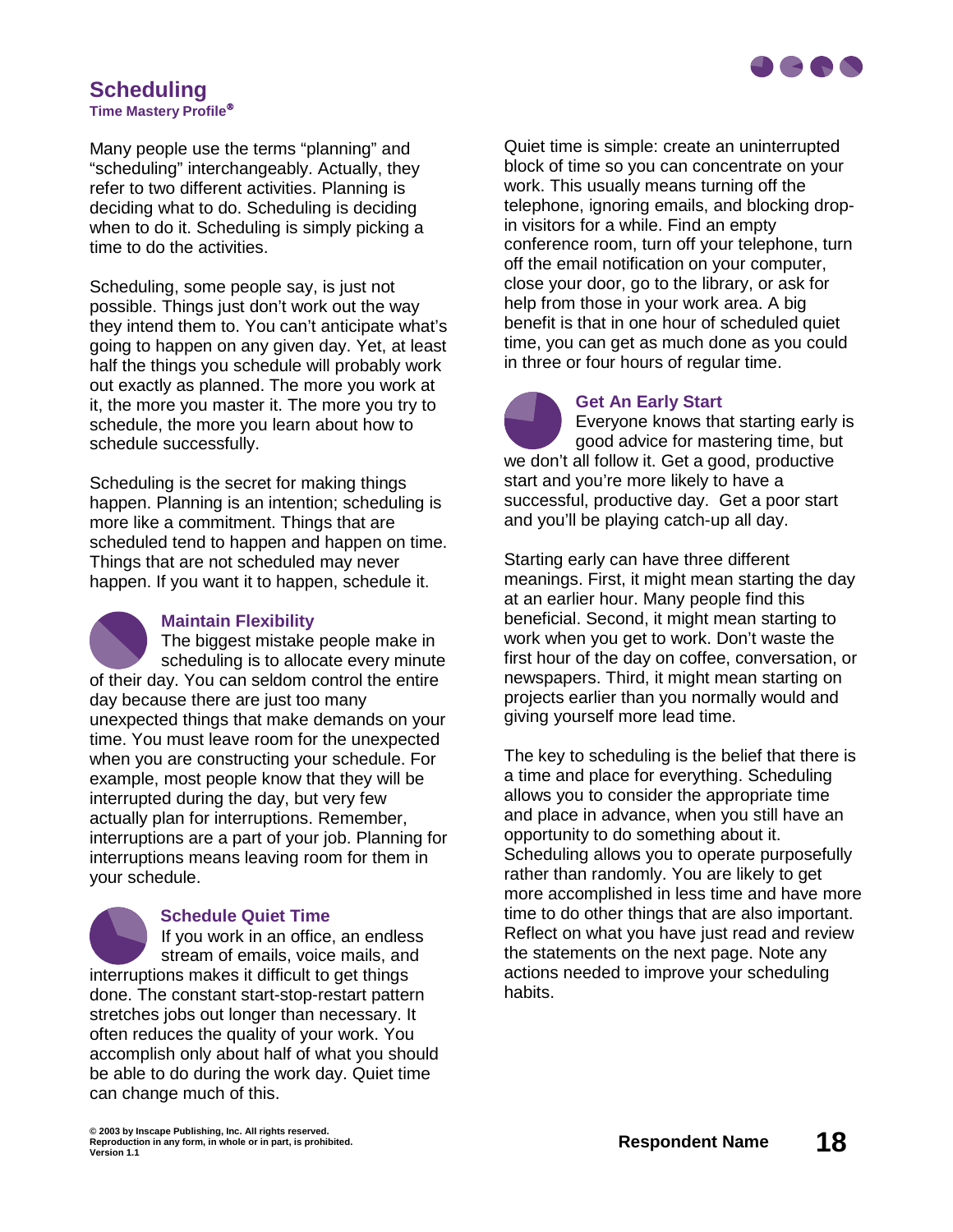

#### **Key Concepts About Scheduling Time Mastery Profile**

• Little ever happens in your life until you create the space for it to happen. That means scheduling.

• Schedule the most important activities for each day. This simply means picking a specific time to do them. Things that are scheduled are much more likely to happen.

• Don't hesitate to take large time blocks for important work. Schedule quiet time so you won't be interrupted.

• Prepare tomorrow's schedule before you leave work today. You won't risk starting your day by reacting before you consider what's really important.

• Make a list of small jobs that only require a few minutes. When you have little time gaps during the day, do one of the small jobs instead of wasting those few minutes.

• Group related items and actions whenever possible.

• Be sure to allow enough time for each activity. Most people are overly optimistic. They don't allow enough time, and they often start late. As a result, their jobs are more frantic and pressured than they need to be.

• Set time limits for everything you do. Try to finish within the time allowed.

• Whenever possible, set appointments to see people. Call ahead or use email to confirm that they will be there.

• Schedule regular times for talking with key people.

• Identify your prime time — the time of day when you're at your best and when you do your best work. Try to set this time aside for completing important projects, making important decisions, or doing creative work.

© 2003 by Inscape Publishing, Inc. All rights reserved.<br>Reproduction in any form, in whole or in part, is prohibited.<br>Version 1.1 • Schedule time to do it right the first time. You won't have to waste time doing it over.

| My Action Plan to<br><b>Improve Scheduling</b>                                                                                        |
|---------------------------------------------------------------------------------------------------------------------------------------|
| The old habit(s) I want to change or eliminate:                                                                                       |
|                                                                                                                                       |
| The new habit(s) I want to develop:                                                                                                   |
| Steps I will take to be sure I begin strongly:                                                                                        |
| Consistency and persistence are the only ways<br>to develop new habits. To keep myself from<br>straying from my new habit(s), I will: |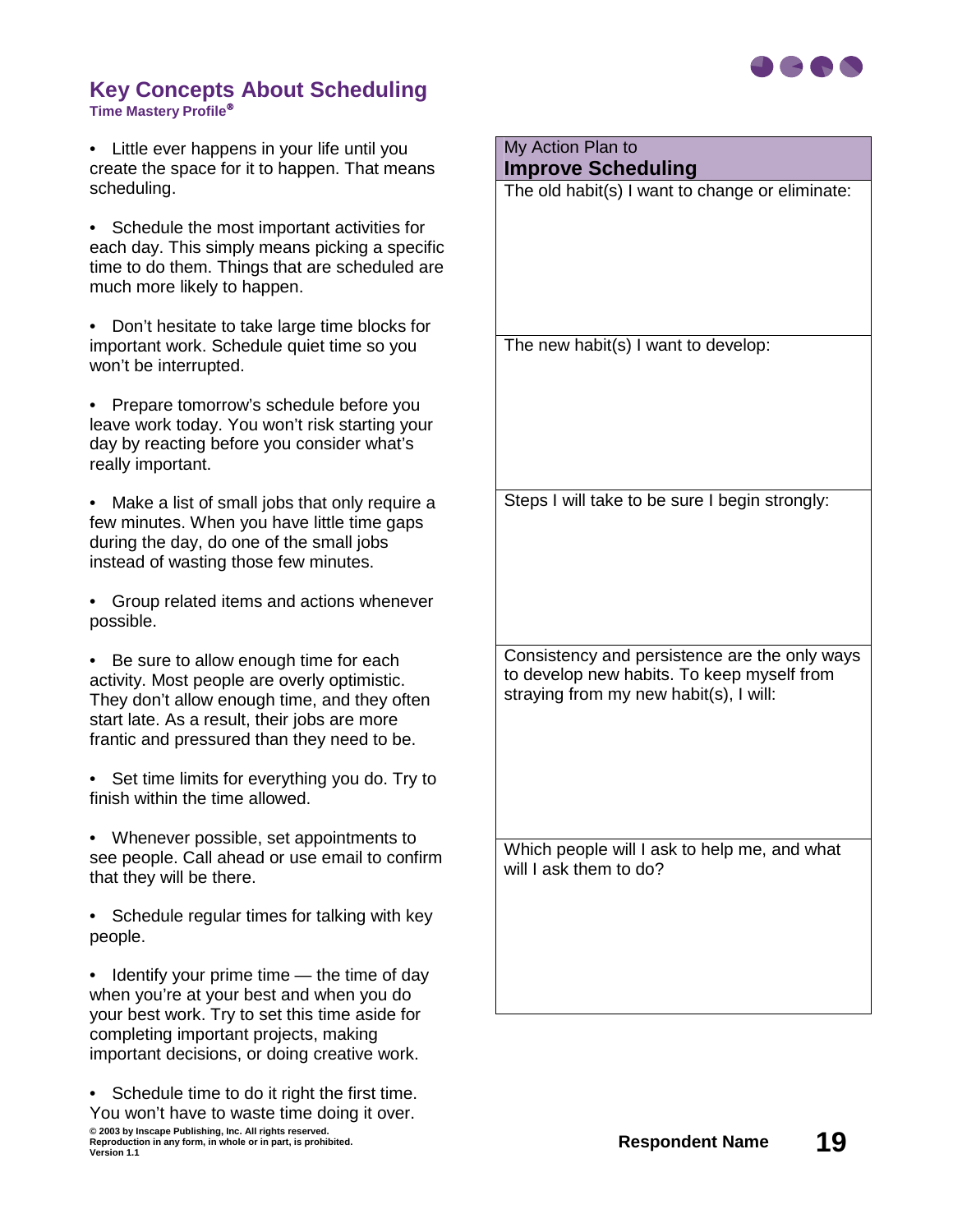

# **Interruptions**

**Time Mastery Profile**

Realize that interruptions are part of your job and that it may be your attitude that needs adjusting. When interrupted, most of us are at least mildly irritated; we don't like to stop what we're doing and focus on something else. Sincerely try to look at interruptions in a different way. Instead of being upset when an interruption occurs, think of it simply as part of the job. You'll be less frustrated and better able to stay in control of the situation.

Realize, though, that you will not achieve total control of interruptions. When you work with people, you must expect some of their actions to be unpredictable. The basic idea is to accept the uncontrollable and control the controllable.

The key is to allow enough time in your schedule for unexpected, uncontrollable events. If you allow flexibility for interruptions, you won't be so frustrated when they do occur. If you don't allow adequate flexibility in your schedule, interruptions will occur anyway, and your frustration level will rise.



#### **Analyze Interruptions**

The single most useful approach for reducing interruptions is to keep records. Note who interrupts you, when they interrupt, how long it takes, and what it concerns. Look for patterns among your interruptions. No matter what the pattern, knowing what it is puts you way ahead. You can't solve a problem until you have accurately identified it.

Everyone struggles with interruptions. Most of us complain about them, but do little else. It would be far better to analyze them and systematically work to control them. In the words of the ancient Greek philosophers, "It is better to light one candle than curse the darkness."



## **Bunch Things Together** Some of your interruptions are important, but most are merely

routine. They need to be handled, but not

immediately. To get better results, ask people to hold routine items in order to discuss them at one time.

Schedule regular meetings with key people. Encourage people to set appointments instead of relying so much on spontaneous drop-in visits. A simple one-on-one meeting, once a day or once a week, could work miracles in your schedule.



#### **Tame Telephones and Email**

Phone calls and emails are important. Everyone knows that. Studies show,

however, that many emails and business calls aren't about business. Even calls that start discussing significant topics often digress into trivia. And too many emails are unnecessary, or they suffer from incomplete information that requires further clarification. Don't let noncritical conversations and email messages distract you from the business in front of you.



#### **Limit Socializing**

Socializing is like aspirin: a little helps a lot, but too much can be harmful. We need to talk to each other. Communication is the organizational grease that keeps everything working smoothly. The issue is more a matter of degree. We want to continue the necessary socializing and stop the unnecessary part. Learn to recognize your actions for what they are. Socializing can be reduced without becoming antisocial.



#### **Interruptions Are Human**

As long as we work together there will be interruptions. They are part of your job, but that doesn't mean you must be at the mercy of whatever interruptions occur. Practice prevention and reduction techniques whenever you can.

Consider what you have just read about interruptions. Review the statements on the next page. Note any actions needed to control your interruptions.

**© 2003 by Inscape Publishing, Inc. All rights reserved.** @ 2003 by Inscape Publishing, Inc. All rights reserved.<br>Reproduction in any form, in whole or in part, is prohibited.<br>Version 1.1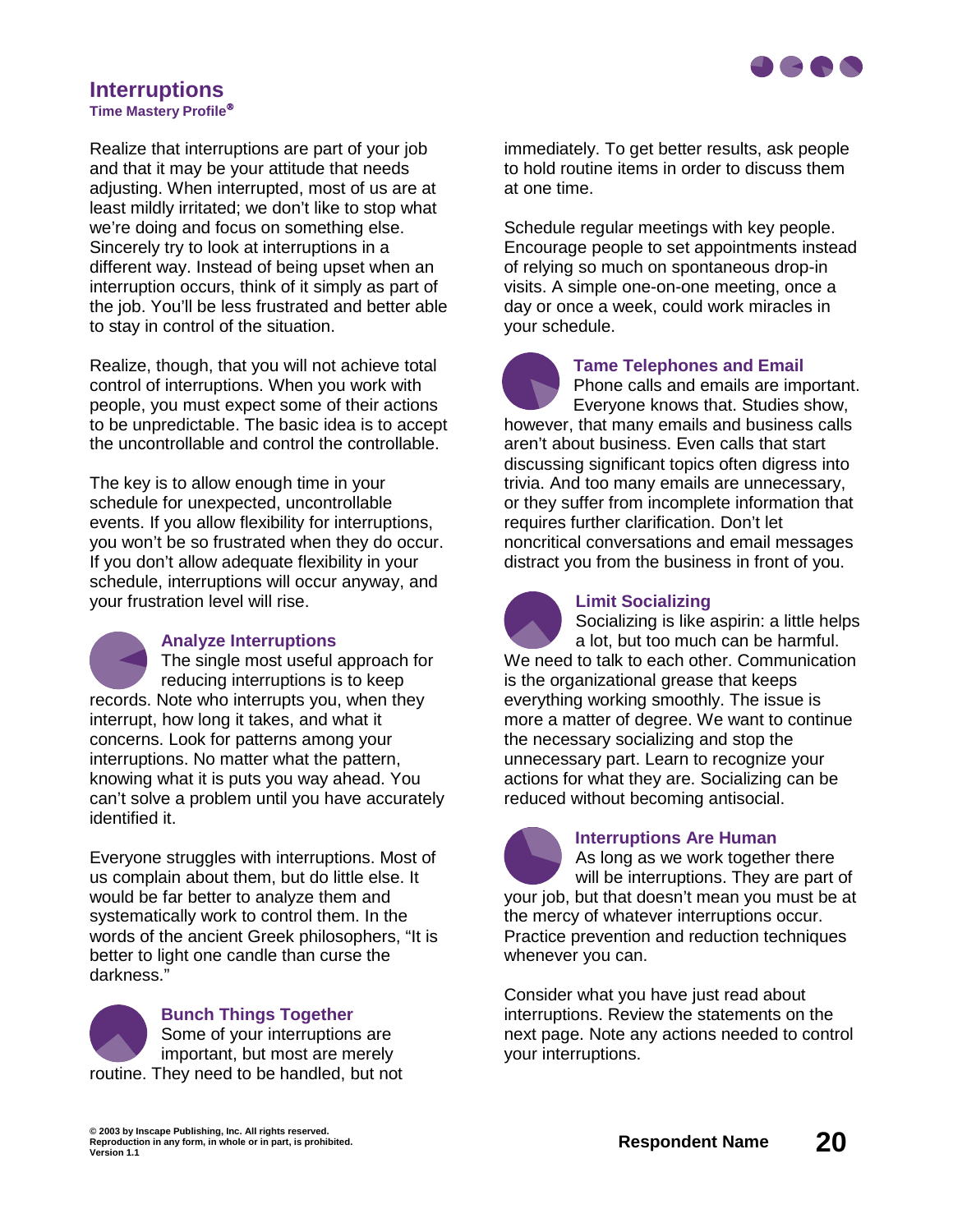

#### **Key Concepts About Interruptions Time Mastery Profile**

• Interruptions are more manageable when you accept that they are part of your job.

- Keep a record of all your interruptions. Find out who interrupts you, when it happens, how long it lasts, and what it concerns. Look for patterns.
- Allow enough time for interruptions in your daily schedule.
- Keep interruptions short and you will solve half the problems.
- Suggest alternatives, such as email, voice mail, or fax.
- Bunch things together and handle several things in one visit, call, or email.
- Stand up when someone comes into your office or when you answer the phone. Standing up gives you a better position for controlling how long the interruption lasts. You can begin walking out of your office (or telling the caller you must go) to more quickly conclude the interaction.
- Rearrange your furniture so you don't face the door or the traffic flow.
- Get through the small talk as quickly as possible. Get right to the point and stay there.
- Set up quiet time when you won't be interrupted.
- In open work areas, turn down the level of telephone bells or ringers. Better still, try blinking lights instead of bells.
- Socializing is like aspirin. A little helps a lot, but too much can be harmful. Don't rationalize that all conversations are worthwhile.

• After the interruption, train yourself to go right back to the task you were doing. Don't use the interruption as an excuse to drift aimlessly.

#### My Action Plan to **Control Interruptions**

The old habit(s) I want to change or eliminate:

The new habit(s) I want to develop:

Steps I will take to be sure I begin strongly:

Consistency and persistence are the only ways to develop new habits. To keep myself from straying from my new habit(s), I will: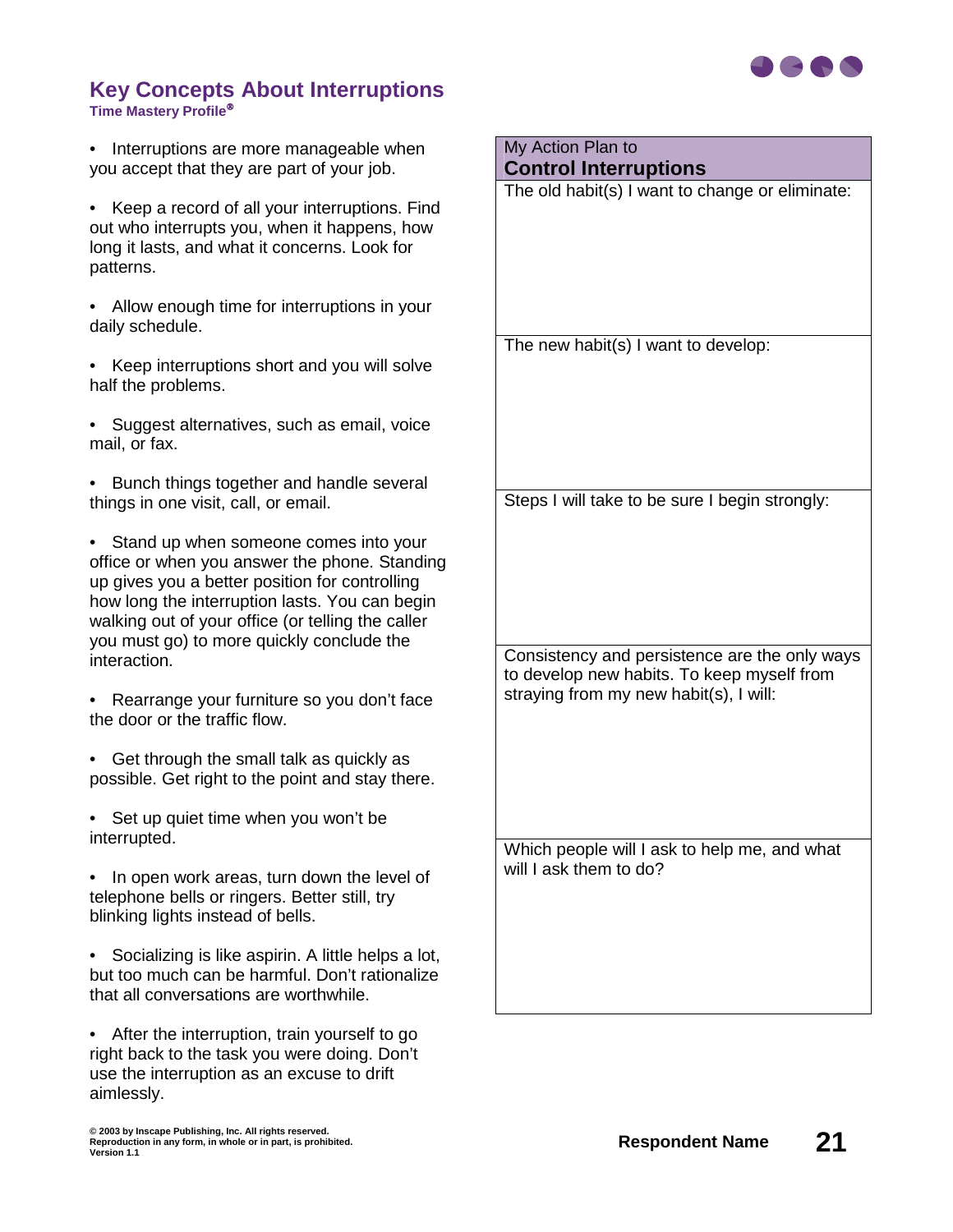

#### **Meetings Time Mastery Profile**

Most people complain that meetings are major time-wasters. Yet they don't complain about effective meetings because they enjoy them. It's just the nonproductive meetings that cause so much grief.

The following sign used to hang on the wall of one company:

"Intelligence is no substitute for information; Enthusiasm is no substitute for ability; Willingness is no substitute for experience."

Then one day someone added a new line: "And a meeting is no substitute for progress."

Here are some of the common reasons for wasted time in meetings:

- No real purpose
- Ambiguous objectives
- Wrong people present
- No agenda
- People aren't prepared
- Agenda isn't followed
- Too many people present
- Starting late
- Ending late
- No results or decisions
- Poor follow-up



#### **Who's Responsible?**

When meetings waste time, everyone usually shares the blame. The people in charge aren't doing their job well. The attendees aren't doing their job well either. It takes effective behavior from everyone to make a meeting work. The person in charge, however, must carry the brunt of the responsibility.

Different people react to being in charge of meetings in different ways. Some see it as an opportunity to dominate the group. Others are caught up only in the social process of group interaction, with little need for achievement. Some use meetings to justify inactivity.

The majority, however, truly wish to do something effective, but may not know how. Ironically, while all organizations need productive meetings, only a handful do anything to teach people to master the skills needed to plan and conduct good meetings.



#### **Everyone Benefits**

Of all the major time-wasters, meetings are probably one of the easiest to solve. And eliminating wasted time in meetings will probably do more good for more people at one time than solving almost any other time management problem. It takes a little effort, but the rewards are especially attractive: higher morale, greater productivity, and time savings.

Advances in technology have made it much easier to schedule meetings, allowing meeting organizers to save time even before the meeting takes place. Some people still call or email back and forth to find time when everyone can meet. However, various types of scheduling software enable you to check other people's calendars and set up a common meeting time. These programs also include meeting reminder features, which help get people to meetings on time, and they make it very easy to notify everyone when a meeting must be cancelled.

Consider what you have just read about meetings. Read the statements on the next page. Note any action ideas for improving your meetings.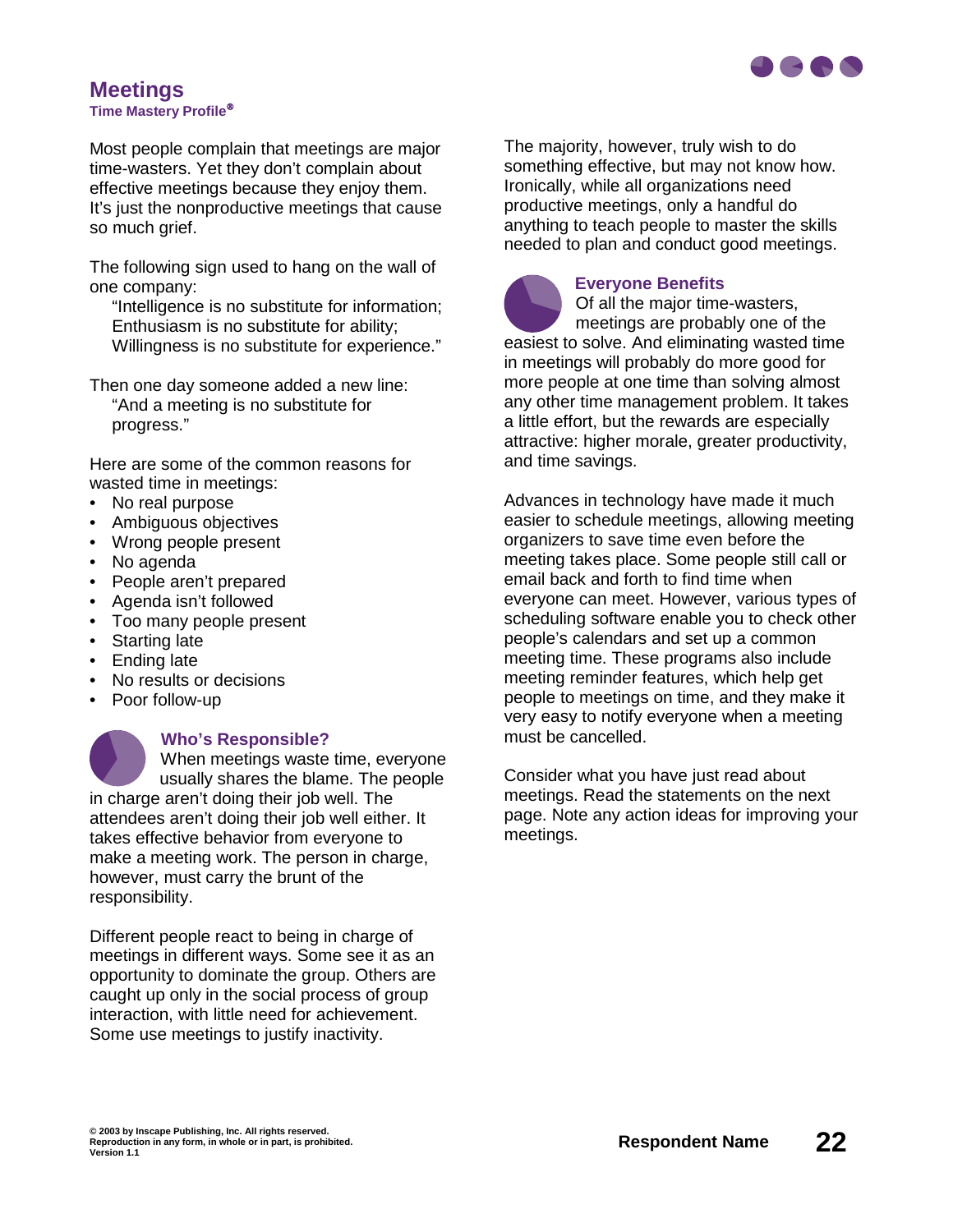

#### **Key Concepts About Meetings Time Mastery Profile**

• Clarify the specific purpose of the meeting. Be sure it is really necessary. One-way communication does not require a meeting.

- Consider alternatives to meetings, such as emails or conference calls.
- Explore scheduling software options to streamline the process.
- Whenever you must hold a meeting, make an agenda and stick to it.
- Invite only those people whose attendance is necessary and let them know how to contribute.
- Identify a specific result to be achieved for each agenda item.
- Set time limits for each agenda item. Make sure the most important issues get the most time.
- Be prepared for the meeting.
- Set a time limit. Start on time, stay on time, and stop on time.
- Allow people to come and go as their contribution is needed and completed.
- Stay in control. Resist tangents. Keep things on target.
- Keep the meeting small. You won't accomplish much with more than five to eight people.
- Try holding meetings where everyone stands up. You'll get more done in less time.
- Summarize the results of the meeting. Clarify or review assignments.

• Prepare a follow-up action plan. Note what must be done, who will do it, and when it is due. Give a copy to everyone at the end of the meeting.

# My Action Plan to

**Improve Meetings**

The old habit(s) I want to change or eliminate:

The new habit(s) I want to develop:

Steps I will take to be sure I begin strongly:

Consistency and persistence are the only ways to develop new habits. To keep myself from straying from my new habit(s), I will: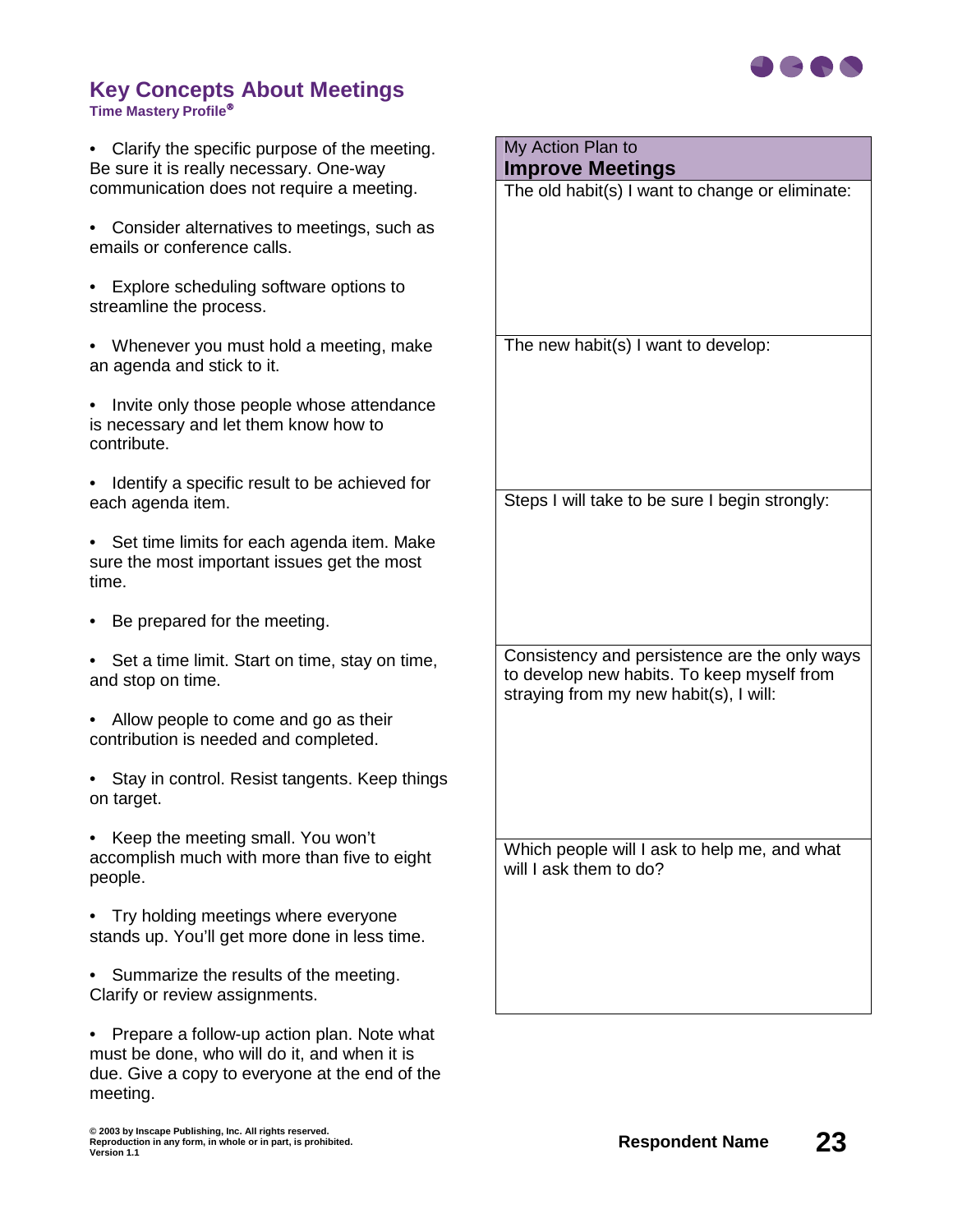

# **Written Communications**

**Time Mastery Profile**

Handling all the written communications we receive every day is a problem! And it's getting worse, not better. Letters to read, letters to write. Emails to send, emails to respond to. Reports to prepare, reports to read, reports to file. And both regular and electronic mail never stop.

For many of us, the paper and electronic communications spill over into our personal time. Advances in technology have resulted in our work creeping into other areas of our lives. Email reaches us at home day or night, and even on our mobile phones. The line between work time and personal time continues to blur.

#### **Communication Overload**

Paper and electronic communications provide information, and information is the lifeblood of any organization. Without it, we couldn't conduct business. But it grows at such a staggering rate that it's also creating a communication overload.

There's even a Clutter Law: Clutter expands to fill the space available, whether in your office or on your computer hard drive. Clutter confuses. It also promotes poor work habits.



#### **Psychological Factors**

Although we complain about it, rarely do we do anything to reduce the amount of paper and documentation around us. In part, this reluctance stems from our failure to understand the psychology of written communications.

Written communications can be a tremendous security blanket. We feel safe and important with lots of these documents around us, whether paper or electronic. We feel exposed in their absence. We sometimes assess our value by the amount of documents we handle. Even our loyalty to the organization may be measured in documents processed and produced.

Written communications are often the essence of our work. There is simply no way to escape them. Because they are so common, we accept them as normal. We have even been conditioned since childhood to think that all communication is "good."



#### **Healthier Habits**

Written communications are often required to make things happen. The key seems to be in maintaining the proper level at all times, realizing that these documents are only a means to an end, seldom the end itself.

Like many other things, the way we handle written communications is largely habit. We're probably unaware of exactly how much volume we handle, or how much we impose on others. But just as we've developed the habit of putting too much emphasis on paper and electronic documents, we can also develop the habit of resisting them.

Written communications may be inevitable, but being buried in them is not. We can learn to trim out the unnecessary parts and concentrate only on those documents that help us achieve results.

Reflect on what you have just read about written communications. Review the statements on the next page. Note action ideas for improving your skills in handling paper and electronic communications.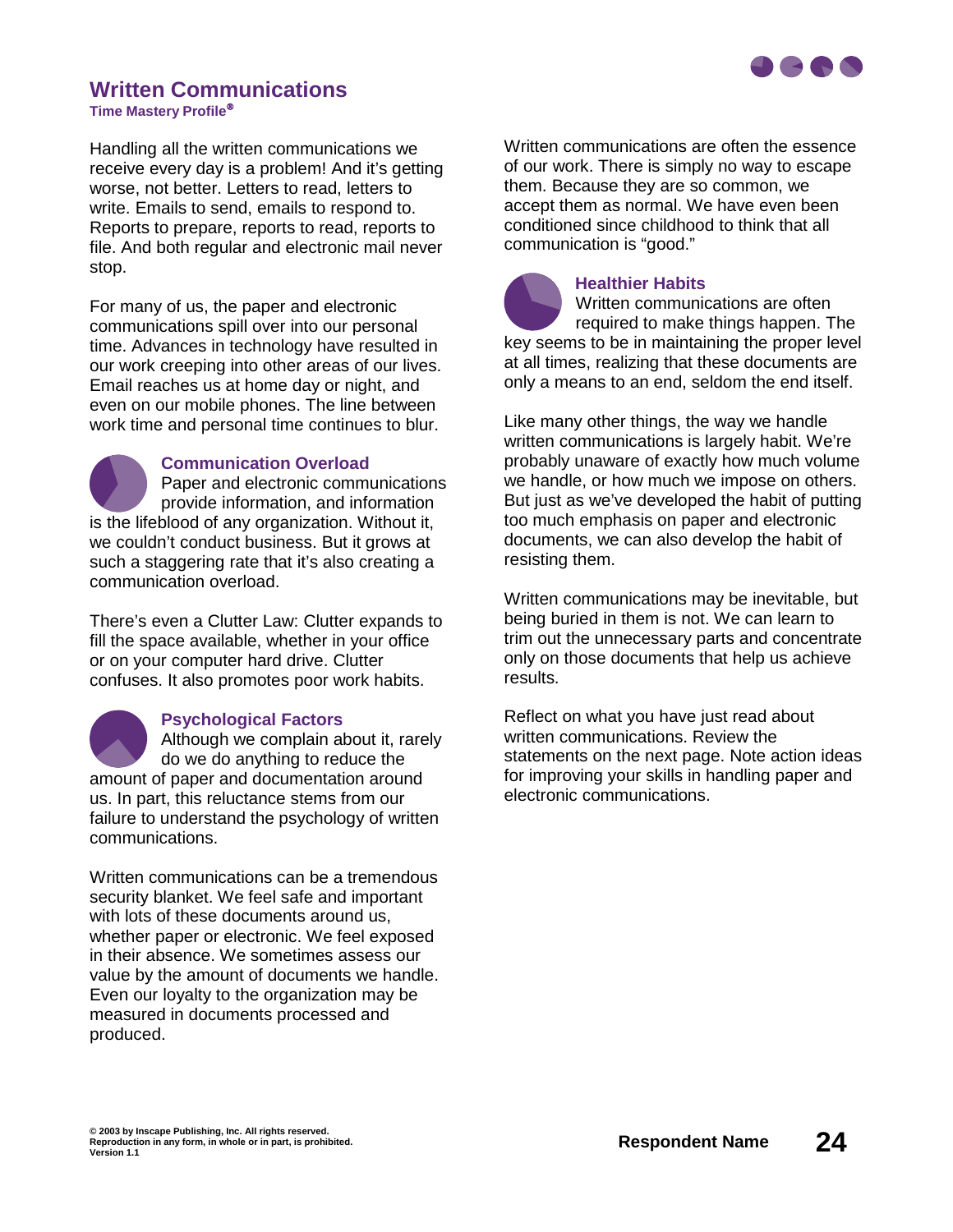

# **Key Concepts About Written Communications**

**Time Mastery Profile**

• There are only four things you can do with a paper or electronic document: dump it, delegate it, do it, or delay it.

• Analyze your documents to see what can be eliminated, shortened, modified, combined, or otherwise improved.

• Screen and sort all incoming communications: action, reading, filing, or trash.

• Develop criteria for what to respond to and what to discard or delegate.

• To manage your paper and electronic communications, ask three questions about everything that comes your way: (1) Will I really do anything with it? If the answer is "no," don't accept it. If the answer is "yes," ask the next two questions. (2) When will I do it? (3) Where will I keep it?

• Develop a system to help keep track of details and handle follow-up on time.

• Develop routines and standard responses; streamline everything you can. Simplify all reports.

• Schedule regular work sessions for your paper and electronic communications.

• If possible, handle each piece of paper or electronic document only once. Don't set it aside without taking some action on it.

• Use dictation, email, voice mail, and fax to help speed up your communication chores.

• Schedule time to read on a regular basis. Be selective in what you choose to read.

- Learn to read faster and better.
- Clean out your paper and electronic files at least once a year. Have a party.

**Written Communications** The old habit(s) I want to change or eliminate: The new habit(s) I want to develop: Steps I will take to be sure I begin strongly:

My Action Plan to Improve

Consistency and persistence are the only ways to develop new habits. To keep myself from straying from my new habit(s), I will: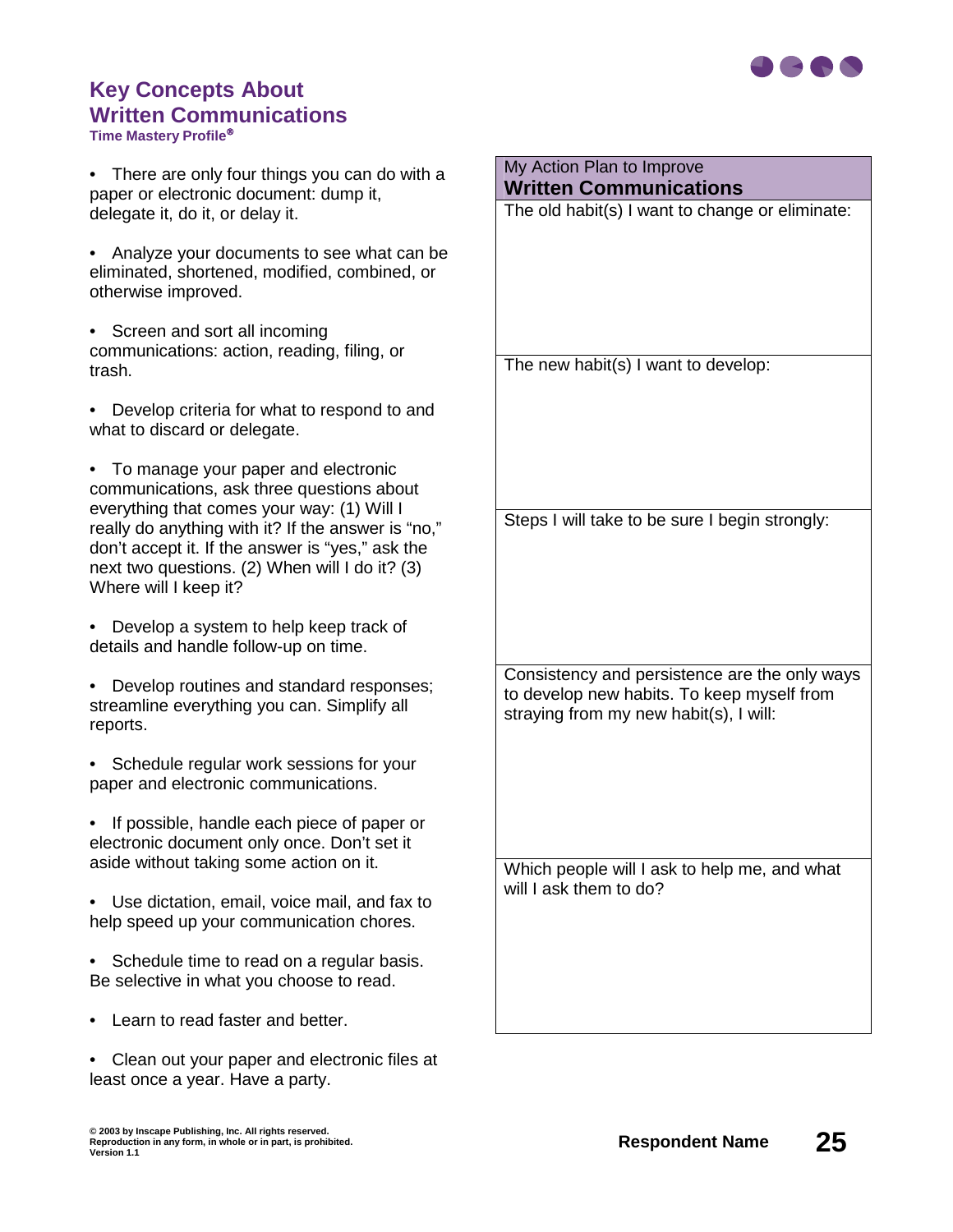

#### **Delegation Time Mastery Profile**

Mastering delegation today is different than it used to be. Historically, delegation was a vertical process, flowing downward through the chain-of-command from one superior to his or her staff. Vertical delegation followed the flow of formal authority through the organization.

Today, with a growing emphasis on selfdirected work teams and quality teams, horizontal delegation is as important as vertical delegation. Horizontal delegation involves delegating to peers or others over whom you have no formal authority. Some people believe that since they have no formal authority, they cannot delegate effectively. This isn't true.

The assumption from the past was that formal authority gave you the right to dictate to people: do it or else. But this was only partially true. Coercion did indeed bring about performance, but not always excellent, highquality performance.

**Acceptance Authority** An alternative explanation may be more helpful. You never have any more authority over another person than that person is willing to grant you. Your authority, in other words, depends on acceptance by the other person. This means that the only condition for delegation is someone willing to accept what you want to delegate. Acceptance authority does not rely on formal authority relationships; it relies on your ability to persuade someone to do something.

**What Is Delegation?** Delegation today means worksharing, whether vertical or horizontal. It means sharing responsibility and authority with others and holding them accountable for performance.

Responsibility refers to the job assignment the intended results. It also includes the obligation to perform the activities necessary to achieve the intended results.

Authority refers to the right to act and make decisions. Successful delegation requires authority equal to the responsibility. Accountability means being called upon to answer for actions and decisions. It also implies rewards and penalties.

**Effective Delegation** For most of us, delegation involves a dilemma. We must keep what we want to give up  $-$  the responsibility  $-$  and we must give up what we want to keep — the authority. How well we handle this dilemma determines our success in delegating.

Delegation is a powerful tool for empowering people. However, it requires a high level of trust between delegator and delegatee. Trust takes time to develop. Delegation works best when the organizational climate emphasizes employee development, growth, innovation, creativity, and human dignity.

Reflect on what you have just read about delegation and read the statements on the next page. Note the action you can take to improve the way you delegate.

#### **Steps for Effective Delegation**

- 1. Think and plan first.
- 2. Clarify the responsibility and results intended.
- 3. Select the right person.
- 4. Decide on the authority level.
- 5. Decide on controls and checkpoints.
- 6. Create a motivating environment.
- 7. Hold them accountable.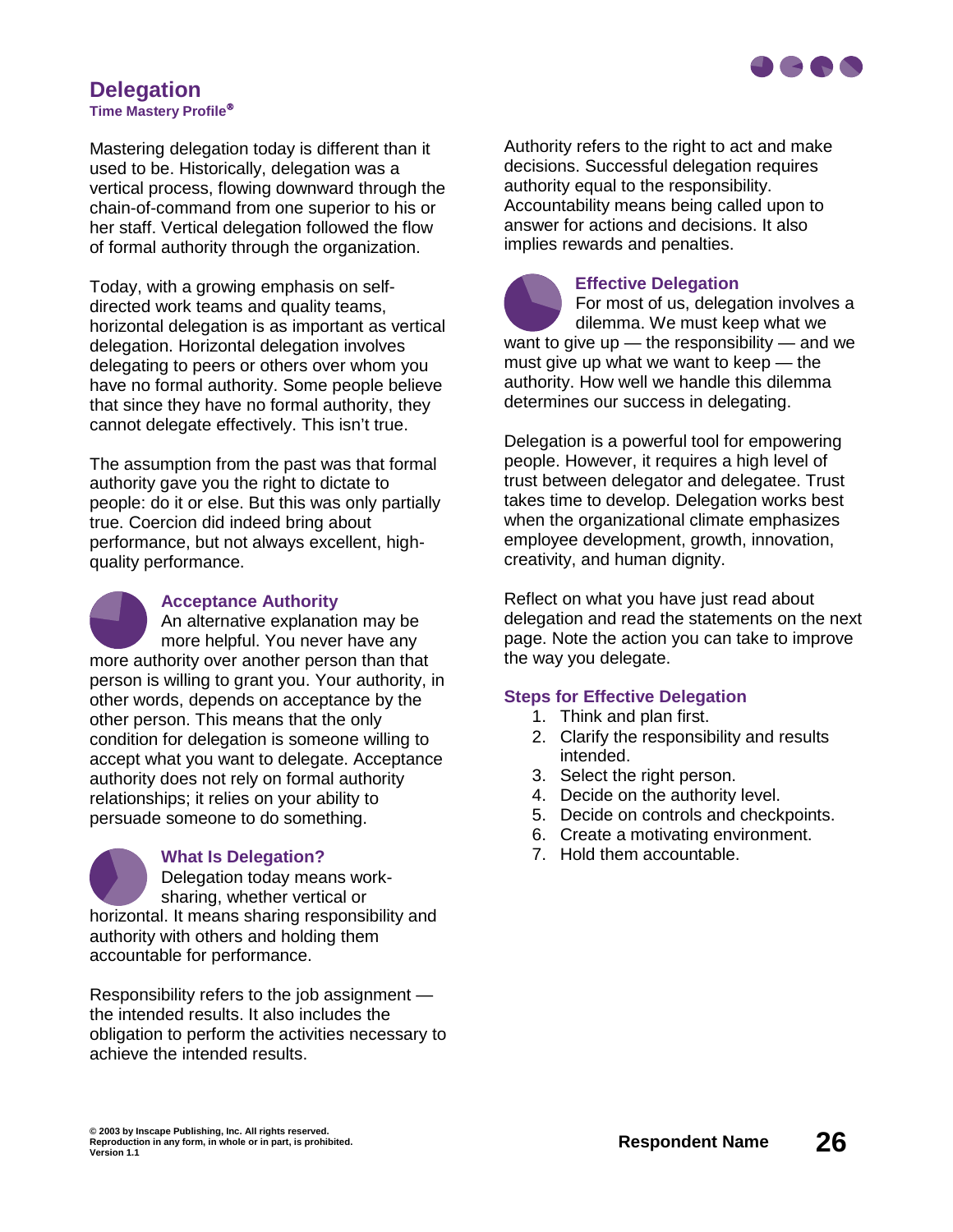

#### **Key Concepts About Delegation Time Mastery Profile**

• General Levels of Authority Level 1: Get the facts, I'll decide. Level 2: Suggest alternatives, I'll decide. Level 3: Recommend an alternative, I'll decide. Level 4: Decide, wait for my approval. Level 5: Decide, act unless I say no. Level 6: Act, report results. Level 7: Act, report if unsuccessful. Level 8: Act, reporting not needed.

• Be sure to delegate enough authority to enable the other person to accomplish the intended results. Remember the eight levels of authority.

• Consider how you will manage the job before you delegate it. If you can't manage it, maybe you shouldn't delegate it.

- Consider the behavioral style of the other person. Adapt your delegation accordingly.
- Don't interfere, undercut, overrule, or arbitrarily reverse others' decisions.
- Delegate the right to be wrong. Use mistakes as a learning process.
- Write out the pertinent details of the delegation. Give the other person a copy.
- Follow-up does not mean breathing down a person's neck. Leave the person alone to do the job, but maintain regular checks at critical points along the way.
- Don't simply accept upward delegation. Ask for solutions along with problems. Help others learn to make their own good decisions.
- Insist on results, but not on perfection. There are usually many ways to get the same result. Don't insist that other people do it your way. Learn to live with differences.

My Action Plan to **Improve Delegation**

The old habit(s) I want to change or eliminate:

The new habit(s) I want to develop:

Steps I will take to be sure I begin strongly:

Consistency and persistence are the only ways to develop new habits. To keep myself from straying from my new habit(s), I will: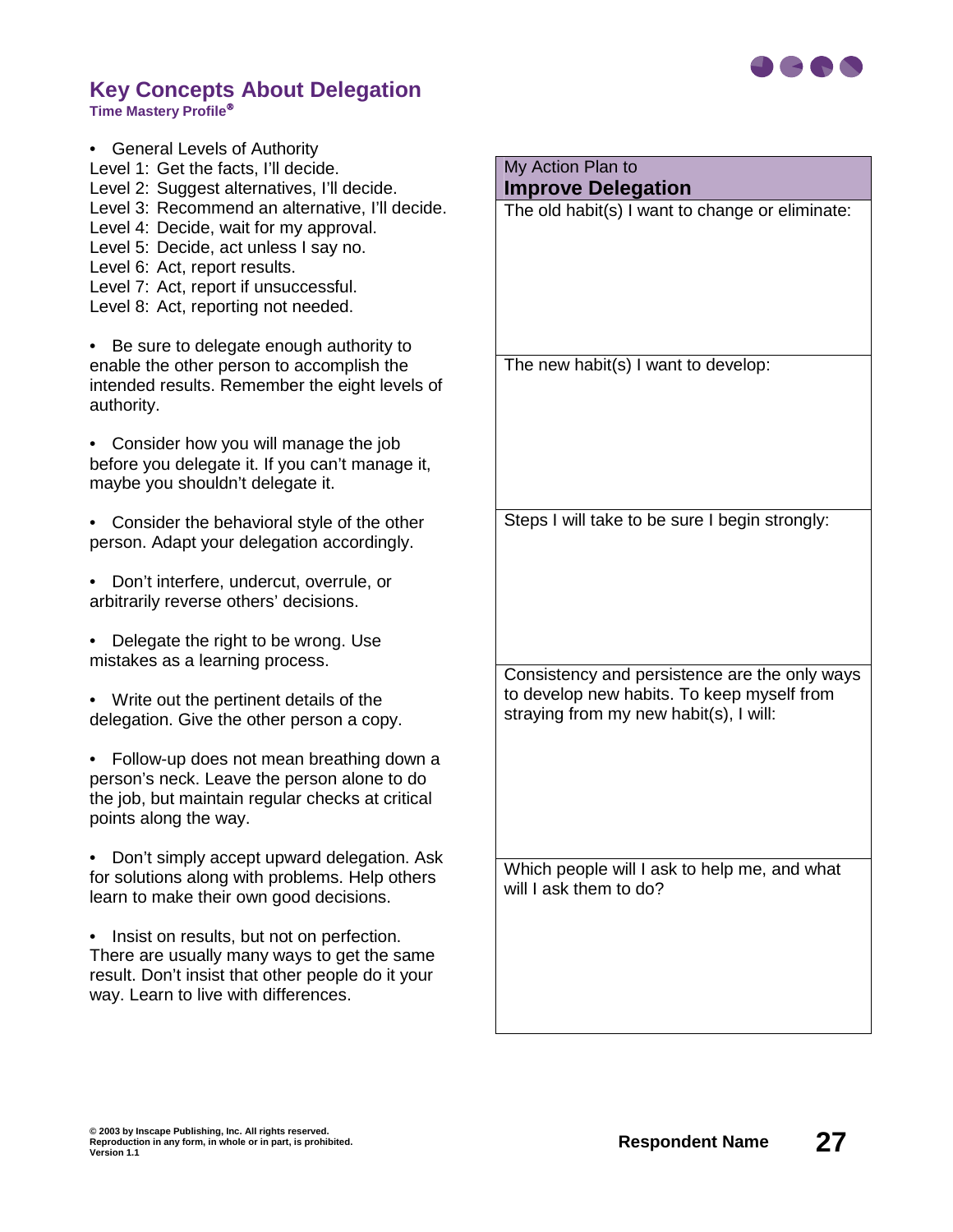

## **Procrastination**

**Time Mastery Profile**

Procrastination plagues all of us. More plans go astray, more dreams go unfulfilled, and more time is wasted by procrastination than by any other single factor. For many people, procrastination becomes a harmful habit that can impede their personal and professional development.



**Procrastination Prevents Success** Success comes from doing the really

important things critical to obtaining results. Essentials are most subject to procrastination, for we seldom seem to procrastinate about unimportant things. If we could only learn to shift our procrastination from important to unimportant matters, our problem would disappear!

**What Causes Procrastination?** Procrastination respects no one. All of us suffer from it at one time or another. Procrastination is doing low-priority actions or tasks instead of high-priority ones. Procrastination is straightening your desk when you should be working on that report; watching TV when you should be exercising; having another cup of coffee when you should get back to the office; calling on the friendly customer who buys very little when you should be preparing a sales presentation for that tough prospect who could buy much more; avoiding co-workers rather than telling them bad news; staying away from the office to avoid critiquing a staff member's performance; and postponing time-consuming activities with your children because something always seems "more urgent."

Procrastination can be traced to three major causes. We tend to put off

- things that are unpleasant;
- things that are difficult;
- things that involve tough decisions.

Yet these are the very things that contribute most to our success.

When we don't want to do something, we putter around with little things. We try to keep busy so that we have an excuse that will ease our consciences.

Have you ever noticed how putting off a task never makes it disappear? Postponing it only makes it worse. Anxiety nags at you, and you're more likely to get irritable.

None of us escapes our quota of difficult or disagreeable tasks. They do not fade away by being ignored. Eventually, we have to roll up our cuffs and wade into them. In the meantime, we suffer.

#### **Preventive Action**

Changing your do-it-later urge into a do-it-now time mastery habit requires positive action. Don't defend your procrastination habits; change them instead. If you simply defend, deny, or rationalize them, there is no hope for improvement.

The most valuable thing you can do when you are procrastinating is to admit it. As long as you continue to deny or rationalize your procrastination, you are not in a position to overcome it. Once you admit that you are procrastinating, you can examine your situation and determine why in order to find a technique for conquering your procrastination. In the end, procrastination — like any problem — can be solved only by positive action.

Consider what you have just read about procrastination. Read the statements on the next page. Record action ideas for learning to conquer your tendency to procrastinate.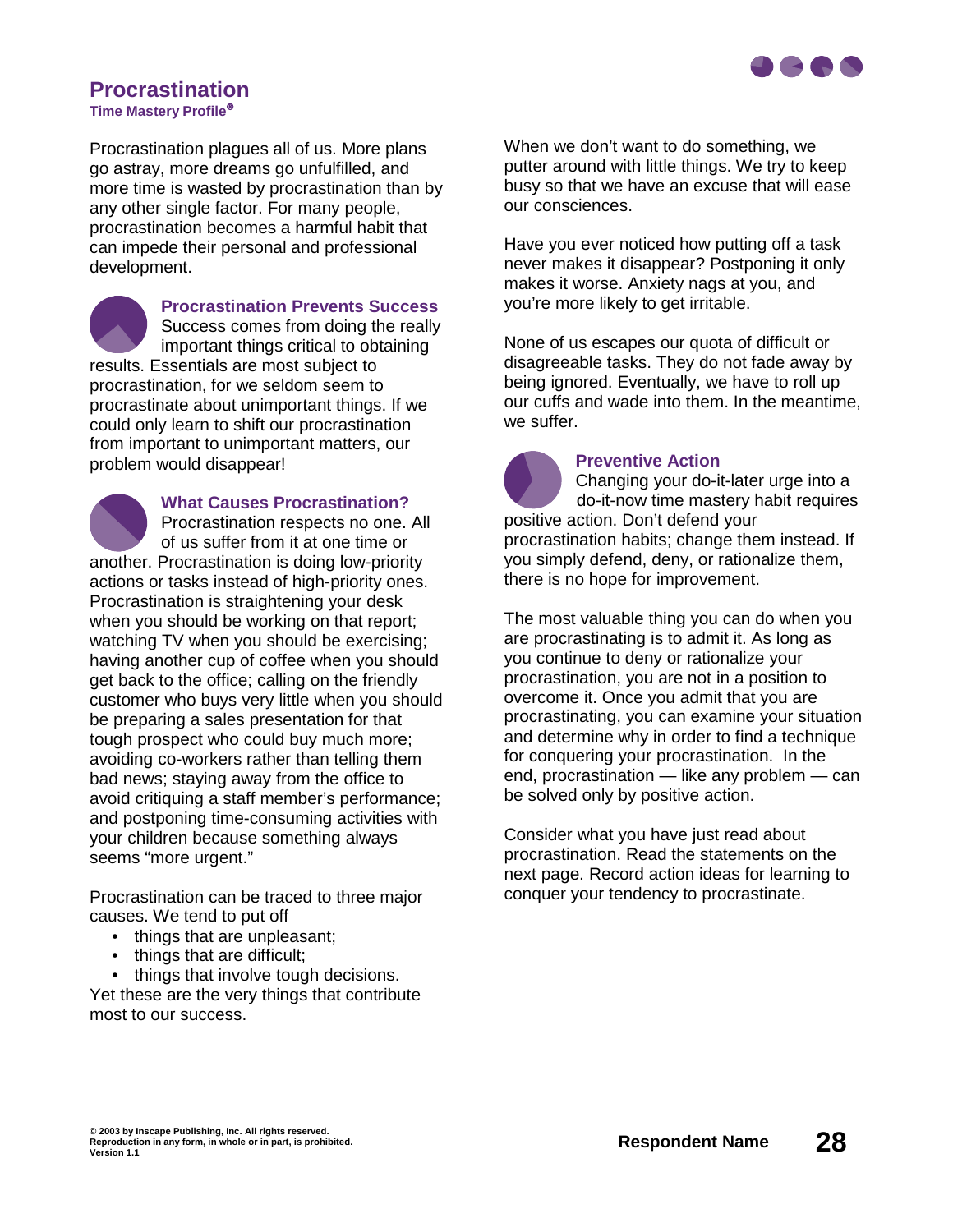

## **Key Concepts About Procrastination**

**Time Mastery Profile**

• When procrastinating, the best thing you can do is admit it. Stop rationalizing and you're more likely to act.

• Analyze what causes you to put things off. Most of us tend to avoid things that are unpleasant, complex, or overwhelming.

- Do the toughest jobs first.
- Tackle unpleasant tasks in small pieces and short time segments.

• Delegate the task to someone else who may enjoy doing it. Others often enjoy what we don't like to do.

• Break complex tasks down into smaller steps. Focus on one step at a time.

• Do a small task that will get you moving in the right direction.

• Give yourself a pep talk. Don't put things off because you're feeling sorry for yourself.

• Don't be a perfectionist. Some risk is inevitable. Remember, you're paid to get results, not to be perfect.

• Don't wait for the right mood. Start in spite of your mood. Thomas Edison said, "Creativity is 99 percent perspiration, and only 1 percent inspiration."

• There are only two rules for achieving anything. Rule 1: Get started. Rule 2: Keep going.

• Commit yourself to action. Set deadlines. Promise results to others. The fear of losing face is a powerful motivator.

• Promise yourself a reward for completing the task. If you earn the reward, be sure to take it.

• Yes, you can! Do it now!

**© 2003 by Inscape Publishing, Inc. All rights reserved.** © 2003 by Inscape Publishing, Inc. All rights reserved.<br>Reproduction in any form, in whole or in part, is prohibited.<br>Version 1.1

The new habit(s) I want to develop: Steps I will take to be sure I begin strongly:

The old habit(s) I want to change or eliminate:

My Action Plan to

**Conquer Procrastination**

Consistency and persistence are the only ways to develop new habits. To keep myself from straying from my new habit(s), I will: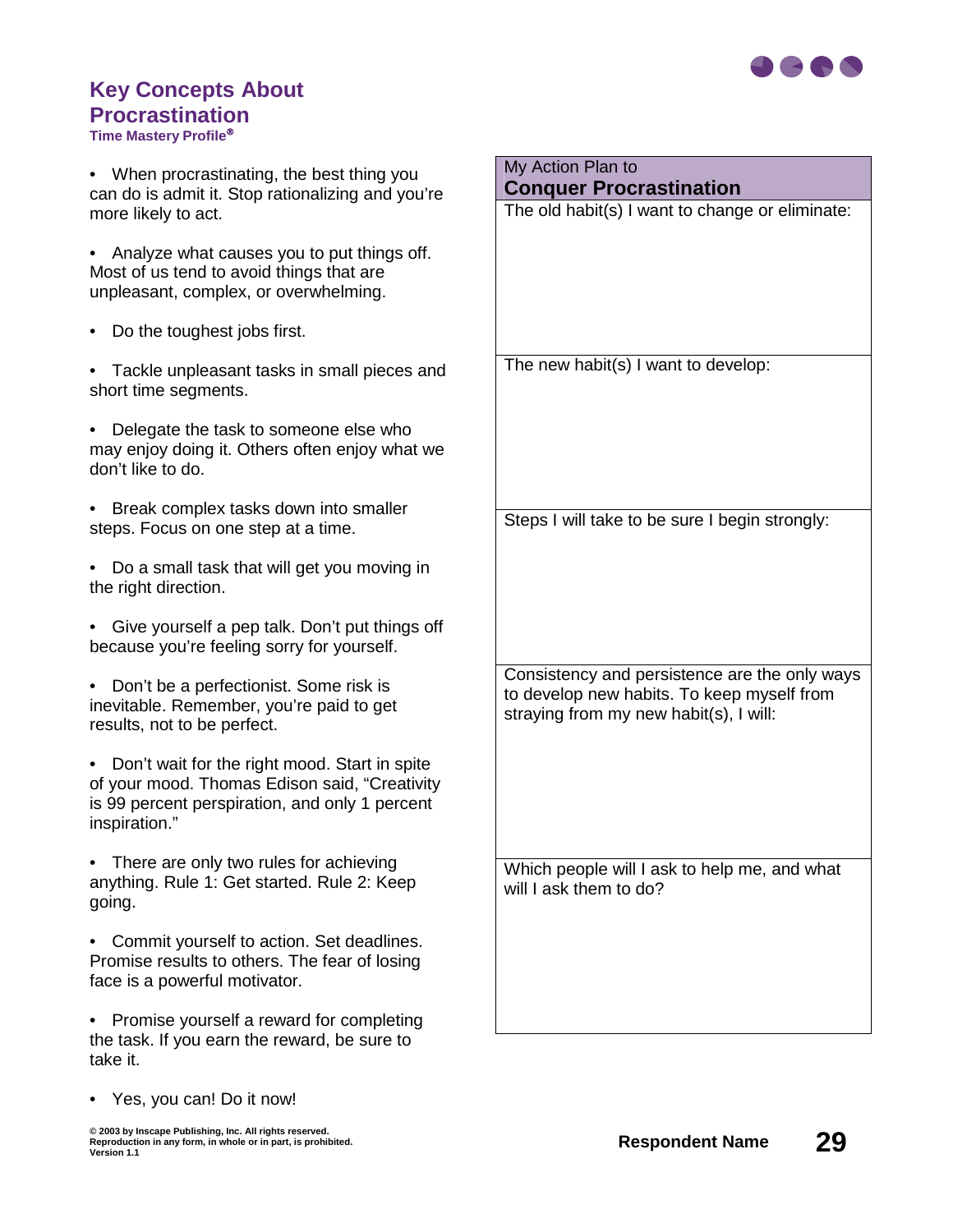

#### **Team Time Time Mastery Profile**

It is always good to ask the question, "What's the best use of my time?" But the larger question is, "What's the best use of our time?" No one works in a vacuum, and no one gets much done alone. Top performance demands the joint effort of many people working together toward a common goal.

The greatest concern is not just for personal time management, but for team time management. When an individual works together with others, effectiveness grows, creating greater productivity for everyone involved. Together, we can do more than the collective efforts of each individual working alone.

Team time management requires an entirely new approach to time management. It suggests that the tempo of the organization is focused not on individuals, but on groups of people working together formally on project teams, committees, task forces, or even collaborating informally. It requires that we learn to think and act with respect to our time as it fits into the greater whole. This is not meant to diminish the individual, but to enlarge the individual's perception.

#### **Support Teams**

Time Masters are constantly striving to develop a good support team. They realize the value of partners. And they realize that partners are not just the people who report to you — they are also associates. Wherever you work, the success of your organization depends on positive working relationships.

Effective time managers discover many ways to develop a continuing dialogue about time. They find ways to talk about time waste without blaming others.

No matter how hard we try, even with the best intentions, we still waste other people's time and create problems for them. It's inevitable. Unfortunately, there is very little dialogue about these problems. We spend a lot of time

complaining, but little time honestly trying to resolve these issues.

#### **Think of Others**

One key to developing good team time management is the honest desire to respect and help others. Little is gained by always thinking in terms of your own self-interest. We're all in this together. You can't solve your time problems at the expense of others or by excluding any consideration of others. At best, it's a temporary gain with disastrous side effects.

We need to improve ourselves, and we need to help others improve too. We need to respect our own time and the time of others. We need to develop good team time management.

**Mutual Influence**  Mastering time is not just an individual problem. It's a matter of mutual influence. We either help each other or we hinder each other. We're all part of the problem, and we're also part of the solution. Take time to be a positive influence for others. Above all, treat others as you would like to be treated. The results are terrific.

Reflect on what you have just read about team time management. Review the statements on the next page. Note action ideas for improving your time teamwork.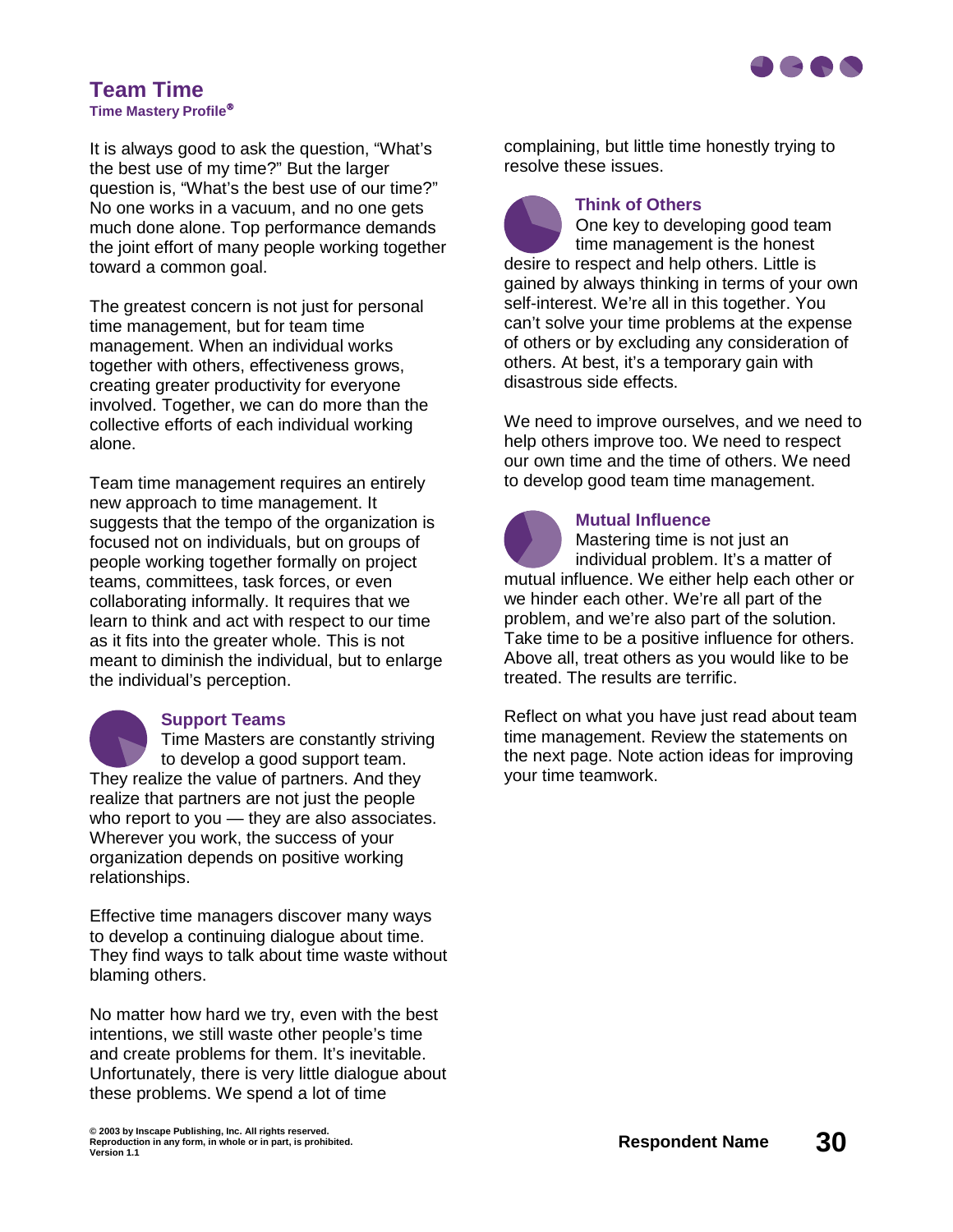

#### **Key Concepts About Team Time Time Mastery Profile**

• No matter how good you are, you can't do everything. It is up to you to develop a strong support team to help everyone achieve more. Not one of us can do as much as all of us.

• Don't wait for someone else to take the first step; assume that everything depends on you. "If it is to be, it is up to me."

• Set a good time mastery example for others to follow.

• Show people you respect them and their time. Look for ways to save time for them, including the use of new technologies.

• Ask others how you waste their time. Change your ways. Don't distract team members with needless phone calls or by stopping by their work space without an appointment. Be sure your email messages are clear and complete.

• Don't send emails to an entire list if only a few people need it.

• Nurture work relationships. Get to know people well. Talk with them. Laugh with them. Share their concerns.

• Develop the on-time habit. Deliver what you promise on time.

• Discuss goals, priorities, and plans with superiors, subordinates, team members, and support staff. Do it often.

• Make an agenda before calling or meeting with anyone.

• Don't be in too big a hurry when instructing others. Take time to do it right.

- Take time to be a good listener.
- Start earlier. Ask for things earlier. Give people plenty of advance notice.

The old habit(s) I want to change or eliminate: The new habit(s) I want to develop: Steps I will take to be sure I begin strongly: Consistency and persistence are the only ways to develop new habits. To keep myself from straying from my new habit(s), I will:

My Action Plan to

**Improve Team Time**